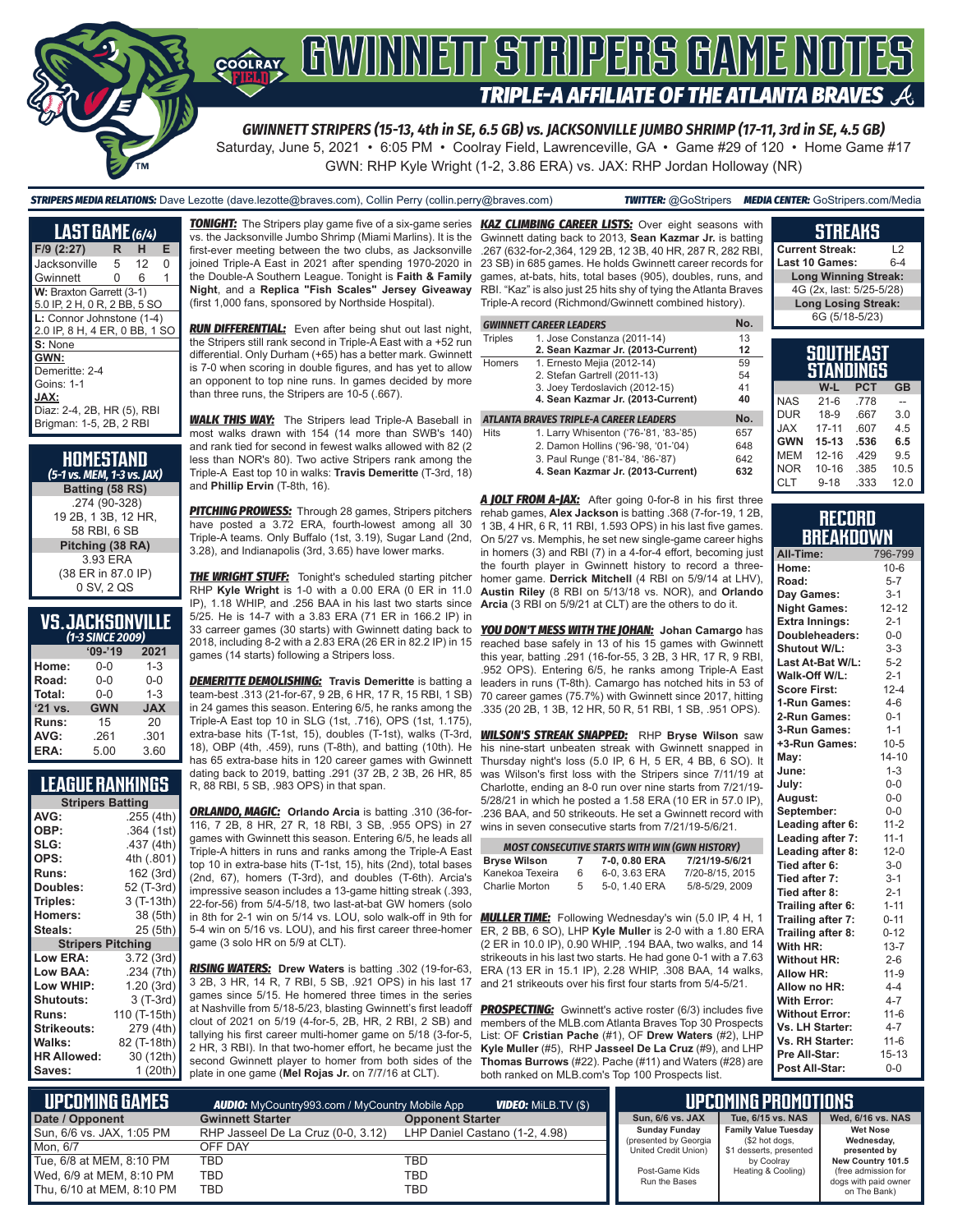

### *SATURDAY, JUNE 5, 2021 VS. JACKSONVILLE*

| <b>MANAGER MATT TUIASOSOPO</b><br>Matt Tuiasosopo is in his first season as Gwinnett manager and his third season<br>as a coach in the Atlanta Braves organization in 2021. He was named the seventh<br>manager in team history on 3/30/21. Tuiasosopo is both the youngest manager in<br>team history (turned 35 on 5/10) and the first former Gwinnett player to manage the<br>club (hit .221 with 19 HR, 73 RBI in 178 games from 2016-17).<br>Tuiasosopo made his managerial debut in 2019 with Class-A Rome, leading the club<br>to a 65-74 record and earning Atlanta's Bobby Cox Award for minor league manager<br>of the year. He was set to return to Rome in 2020, but was reassigned to the Braves<br>Alternate Site at Coolray Field once the MiLB season was canceled.<br>Tuiasosopo's Managerial Career<br>W-L<br><b>PCT</b><br><b>Playoffs</b><br>Games<br>With Gwinnett (1 Season):<br>28<br>$15 - 13$<br>.536<br>0<br>MiLB Career (2 Seasons):<br>167<br>80-87<br>.479<br>$\mathbf 0$<br>All staff bios available in the 2021 Stripers Media Guide<br>EJECTIONS (2)<br>Date/Inning<br>Player/Coach<br><b>Umpire</b><br>5/25 vs. MEM, 7th Inning<br><b>Ryan Goins</b><br><b>HP Clint Vondrak</b>   | <b>VS. 2021 OPPONENTS</b><br>Home<br>Road<br>Total<br>Home<br>Road<br><b>Total</b><br>COL<br><b>CHA</b><br>$5 - 1$<br>$5 - 1$<br>---<br>---<br>---<br>$---$<br><b>DUR</b><br>LOU<br>$4 - 2$<br>4-2<br>$\overline{\phantom{a}}$<br>---<br>$\qquad \qquad \cdots$<br>---<br><b>JAX</b><br><b>MW DIV</b><br>$4 - 2$<br>$1 - 3$<br>$1 - 3$<br>$0-0$<br>4-2<br>---<br><b>MEM</b><br>$5 - 1$<br>$5 - 1$<br>---<br><b>NAS</b><br>$0-6$<br>$0-6$<br>$\overline{\phantom{a}}$<br><b>NOR</b><br>---<br>---<br>---<br><b>SE DIV</b><br>$6-4$<br>5-7<br>$11 - 11$<br>LAST AT-BAT WINS (5)<br>The Stripers are 5-2 (.714) in games decided in the last at-bat in 2021.<br>Date/Opponent<br><b>Score</b><br><b>Game-Winning Play</b><br>5/4 at Charlotte<br>10-9 (12th)<br>Almonte scores on E4 (Reynolds)<br>5/9 at Charlotte<br>12-9 (10th)<br>Camargo RBI single<br>5/14 vs. Louisville<br>$2-1$ (8th)<br>Arcia 2-out solo HR<br>5-4 (9th)*<br>5/16 vs. Louisville<br>Arcia walk-off solo HR<br>5/25 vs. Memphis<br>$2-1$ (9th) <sup>*</sup><br>Kazmar walk-off single |
|--------------------------------------------------------------------------------------------------------------------------------------------------------------------------------------------------------------------------------------------------------------------------------------------------------------------------------------------------------------------------------------------------------------------------------------------------------------------------------------------------------------------------------------------------------------------------------------------------------------------------------------------------------------------------------------------------------------------------------------------------------------------------------------------------------------------------------------------------------------------------------------------------------------------------------------------------------------------------------------------------------------------------------------------------------------------------------------------------------------------------------------------------------------------------------------------------------------------|-------------------------------------------------------------------------------------------------------------------------------------------------------------------------------------------------------------------------------------------------------------------------------------------------------------------------------------------------------------------------------------------------------------------------------------------------------------------------------------------------------------------------------------------------------------------------------------------------------------------------------------------------------------------------------------------------------------------------------------------------------------------------------------------------------------------------------------------------------------------------------------------------------------------------------------------------------------------------------------------------------------------------------------------------------------|
| <b>MGR Matt Tuiasosopo</b><br>6/3 vs. JAX, 8th Inning<br><b>HP Alex Tosi</b>                                                                                                                                                                                                                                                                                                                                                                                                                                                                                                                                                                                                                                                                                                                                                                                                                                                                                                                                                                                                                                                                                                                                       | *Denotes "walk-off" win                                                                                                                                                                                                                                                                                                                                                                                                                                                                                                                                                                                                                                                                                                                                                                                                                                                                                                                                                                                                                                     |
| TEAM DEFENSE ( 5TH IN TRIPLE-A EAST)<br>E<br><b>PCT</b><br><b>TC</b><br>PO<br>G<br>$\mathsf{A}$<br><b>DP</b><br>1020<br>741<br>.985<br>28<br>264<br>15<br>29<br><b>PCT</b><br><b>SB</b><br>$\mathsf{cs}$<br><b>ATT</b><br><b>PB</b><br>W-L<br><b>Catchers</b><br>$\mathbf 0$<br>.000<br>Casteel, Ryan<br>$\mathbf{1}$<br>$\mathbf{1}$<br>$\mathbf{1}$<br>$1 - 1$<br>Jackson, Alex<br>3<br>1<br>.250<br>0<br>$5 - 3$<br>4<br>6<br>3<br>.333<br>$\mathbf{1}$<br>Lucroy, Jonathan<br>9<br>$1 - 7$<br>3<br>$\mathbf 0$<br>Martinez, Carlos<br>3<br>.000<br>$\mathbf{1}$<br>$2 - 1$                                                                                                                                                                                                                                                                                                                                                                                                                                                                                                                                                                                                                                     | <b>GWINNETT PLAYERS USED (48 IN 2021)</b><br>Victor Arano, Jesse Biddle, Chasen Bradford,<br>Pitchers (26):<br>Thomas Burrows, Jesse Chavez, Tucker Davidson,<br>Jasseel De La Cruz, Carl Edwards Jr., Jay Flaa,<br>Shane Greene, Daysbel Hernandez, Mitch Horacek,<br>Connor Johnstone, Nate Jones, Trevor Kelley, Dylan Lee,<br>Yoan Lopez, Chris Martin, Kyle Muller, Sean Newcomb,<br>Tanner Roark, Jose Rodriguez, Edgar Santana, Jacob Webb,<br>Bryse Wilson, Kyle Wright                                                                                                                                                                                                                                                                                                                                                                                                                                                                                                                                                                             |
| 2<br>2<br>0<br>Morales, Jonathan<br>4<br>.500<br>$6 - 1$<br>15<br>6<br>21<br>3<br>.286<br>$15 - 13$<br>Total:<br><b>Outfield Assists (4):</b><br>Waters (2), Almonte (1), Inciarte (1)<br>Pitcher Pickoffs (1):<br>Muller (1)<br><b>Catcher Pickoffs (1):</b><br>Casteel (1)                                                                                                                                                                                                                                                                                                                                                                                                                                                                                                                                                                                                                                                                                                                                                                                                                                                                                                                                       | Position (22):<br>Abraham Almonte, Orlando Arcia, Jaycob Brugman,<br>Johan Camargo, Ryan Casteel, Travis Demeritte,<br>Phillip Ervin, Ryan Goins, Terrance Gore, Guillermo Heredia,<br>Ender Inciarte, Alex Jackson, Sean Kazmar Jr., Jason Kipnis,<br>Jonathan Lucroy, Carlos Martinez, Jonathan Morales,<br>Cristian Pache, Yolmer Sanchez, Travis Snider,<br><b>Riley Unroe, Drew Waters</b><br>Italics = Player no longer in Braves organization                                                                                                                                                                                                                                                                                                                                                                                                                                                                                                                                                                                                        |
| <b>STARTS</b>                                                                                                                                                                                                                                                                                                                                                                                                                                                                                                                                                                                                                                                                                                                                                                                                                                                                                                                                                                                                                                                                                                                                                                                                      |                                                                                                                                                                                                                                                                                                                                                                                                                                                                                                                                                                                                                                                                                                                                                                                                                                                                                                                                                                                                                                                             |
| <b>By Batting Order</b><br>Waters (20), Inciarte (6), Almonte (1), Ervin (1)<br>1:<br>Arcia (9), Goins (5), Kipnis (4), Waters (3), Pache (2), Almonte (1), Camargo (1),<br>2:<br>Ervin (1), Heredia (1) Sanchez (1)<br>Arcia (18), Camargo (6), Lucroy (3), Jackson (1)<br>3:<br>Demeritte (10), Camargo (8), Almonte (3), Jackson (3), Kipnis (2), Kazmar Jr. (1),<br>4:<br>Lucroy (1)<br>Almonte (8), Demeritte (4), Jackson (4), Kazmar Jr. (4), Lucroy (4), Snider (2),<br>5:<br>Kipnis (1), Sanchez (1)<br>Ervin (5), Goins (5), Almonte (4), Sanchez (3), Snider (3), Casteel (2),<br>6:<br>Demeritte (2), Kazmar Jr. (2), Lucroy (2)<br>Ervin (7), Goins (7), Kazmar Jr. (6), Morales (2), Sanchez (2), Snider (2),<br>7:<br>Almonte (1), Demeritte (1)<br>Sanchez (10), Morales (6), Casteel (2), Goins (2), Snider (2), Brugman (1),<br>8:<br>Ervin (1), Gore (1), Kazmar Jr. (1), Martinez (1), Unroe (1)<br>Casteel (2), Martinez (2), Morales (1), Unroe (1)<br>9:<br>Pitcher Spot (22)<br><b>By Position</b><br>Jackson (8), Lucroy (8), Morales (7), Martinez (3), Casteel (2)<br>C:<br>1B: Camargo (10), Casteel (4), Kazmar Jr. (4), Snider (4), Lucroy (2), Unroe (2),<br>Goins (1), Morales (1) | <b>BASS-LANTA</b><br>Including MLB rehab assignments, 18 players have played for both Gwinnett and<br>Atlanta in 2021:<br>OF Abraham Almonte<br>RHP Edgar Santana<br>LHP Jesse Biddle<br>RHP Jacob Webb<br><b>INF Johan Camargo</b><br><b>RHP Bryse Wilson</b><br><b>LHP Tucker Davidson</b><br><b>RHP Kyle Wright</b><br>RHP Carl Edwards Jr.<br>RHP Jay Flaa<br>OF Guillermo Heredia (Rehab)<br>OF Ender Inciarte (Rehab)<br>C Alex Jackson (Rehab)<br><b>RHP Nate Jones</b><br><b>INF Sean Kazmar Jr.</b><br>RHP Chris Martin (Rehab)<br>LHP Sean Newcomb<br>OF Cristian Pache (Rehab)<br><b>BRAVES ON REHAB</b>                                                                                                                                                                                                                                                                                                                                                                                                                                         |
| 2B: Goins (14), Kipnis (7), Sanchez (6), Kazmar Jr. (1)<br>3B: Sanchez (10), Kazmar Jr. (9), Camargo (5), Goins (3), Morales (1)<br><b>SS:</b> Arcia (26), Goins (1), Sanchez (1)<br>LF: Almonte (9), Ervin (9), Waters (4), Demeritte (2), Snider (2), Gore (1), Heredia (1)<br>CF: Waters (18), Inciarte (5), Ervin (3), Pache (2)<br>RF: Demeritte (14), Almonte (8), Ervin (3), Snider (2), Waters (1)<br>DH: Almonte (1), Arcia (1), Brugman (1), Demeritte (1), Inciarte (1), Snider (1)                                                                                                                                                                                                                                                                                                                                                                                                                                                                                                                                                                                                                                                                                                                     | Five Atlanta players have been assigned to rehab with Gwinnett in 2021.<br><b>Player</b><br><b>Injury</b><br><b>Rehab Dates</b><br><b>RHP Chris Martin</b><br>Right Shoulder Inflammation (4/7)<br>$5/5 - 5/11$<br>OF Ender Inciarte<br>Strained Left Hamstring (4/17)<br>$5/6 - 5/12$<br>OF Guillermo Heredia<br>Right Hamstring Inflammation (5/1)<br>5/14<br>C Alex Jackson<br>Strained Left Hamstring (5/2)<br>5/21-Current<br>OF Cristian Pache<br>$5/29 - 6/1$<br>Right Hamstring Inflammation (5/14)                                                                                                                                                                                                                                                                                                                                                                                                                                                                                                                                                 |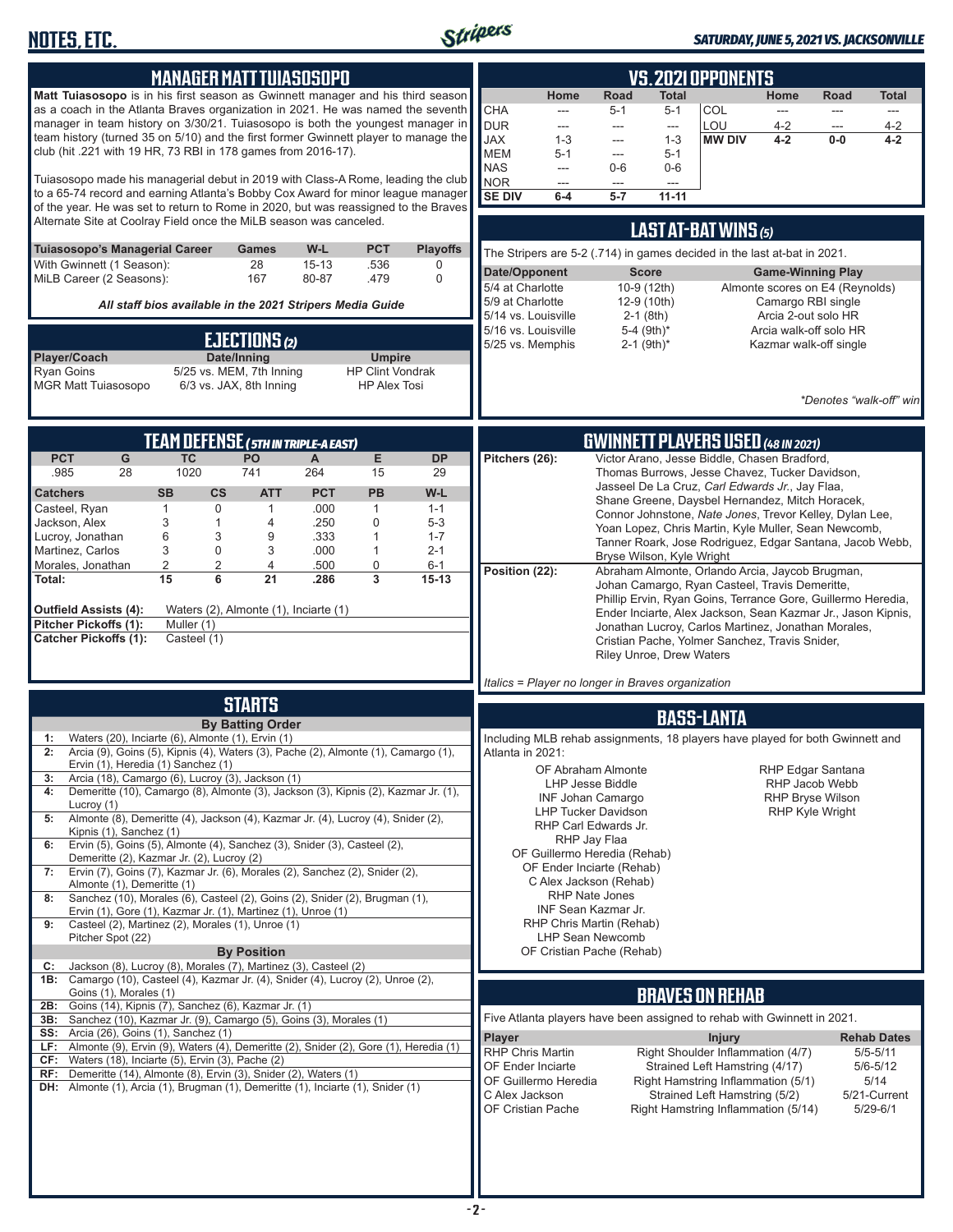# **STARTING PITCHER**



**ON BRAVES 40-MAN ROSTER**

#### *SATURDAY, JUNE 5, 2021 VS. JACKSONVILLE*

# **30****KYLE WRIGHT**

|      |     | <b>QUE IIYLL WHILLHI</b>                             | <b>BIO ON PAGE 105 OF MEDIA GUIDE</b>                                 |
|------|-----|------------------------------------------------------|-----------------------------------------------------------------------|
| B/T: | R/R | <b>BORN:</b> 10/2/95 in Huntsville, Alabama (Age 25) |                                                                       |
| HT:  | 6-4 |                                                      | ACQUIRED: Braves' 1st round pick (5th overall) in 2017 June draft out |
| WT:  | 215 | of Vanderbilt University (Nashville, TN)             |                                                                       |

*TONIGHT'S START:* Wright makes his sixth Triple-A start of the season in game five a six-game series vs. Jacksonville ... It is his 34rd career game (31st start) with Gwinnett since 2018 (14-7, 3.83 ERA, .244 BAA, 1.23 WHIP) ... Is 1-0 with a 0.00 ERA (0 ER in 11.0 IP), 1.18 WHIP, and .256 BAA in his last two starts since 5/25 ... Is 8-2 with a 2.83 ERA (26 ER in 82.2 IP) in 15 outings following a Stripers loss.

*2021 SEASON:* Spent most of April at the Alternate Training Site at Coolray Field ... Recalled by Atlanta on 4/16 and went 0-0 with a 4.15 ERA in one start (4/16 at the Chicago Cubs), optioned back to the Alternate Training Site on 4/17 ... In his first start of the year with Gwinnett on 5/5 at Charlotte, suffered his first Triple-A loss since 6/9/19 vs. Durham, snapping an 8-0, 2.57 ERA (21 ER in 73.2 IP) over his previous 12 starts from 6/14-8/31, 2019 ... Started Gwinnett's Home Opener on 5/11 vs. Louisville (loss, 5.0 IP, 6 H, 3 ER, 2 BB, 5 SO) ... Pitched 5.0 scoreless innings (4 H, 1 BB, 4 SO) in his second straight no-decision on 5/25 vs. Memphis.

*2021 SPRING TRAINING:* Went 0-1 with a 4.50 ERA (8 ER in 16.0 IP, 13 H, 8 BB, 15 SO) in five starts for the Braves ... Optioned to the Alternate Training Site on 3/25.

*2020 SEASON:* Made the Braves' Opening Day roster for the second time in his career ... Went 2-4 with a 5.21 ERA, .243 BAA, and three quality starts in eight outings ... Made two starts for the Braves in the MLB Postseason, going 1-1 with a 9.45 ERA ... Won his first playoff start in Game 3 of the NLDS at Miami (6.0 IP, 3 H, 0 R, 2 BB, 7 SO in series-clinching 7-0 win) ... Also started Game 3 of the NLCS vs. the Los Angeles Dodgers (loss, 0.2 IP, 5 H, 7 ER, 2 BB, 0 SO, 2 HR in 15-3 loss).

*CAREER HIGHLIGHTS:* **2018:** MLB Futures Game selection (8-9, 3.46 ERA, .230 BAA in 27G between Double-A Mississippi and Gwinnett) ... **2019:** Led the International League in wins with Gwinnett (11-4, 4.17 ERA in 21 starts).

|              | <b>WRIGHT'S OVERALL STATS</b> |           |            |       |           |     |           |            |             |  |  |  |
|--------------|-------------------------------|-----------|------------|-------|-----------|-----|-----------|------------|-------------|--|--|--|
| Year         | Team                          | W-L       | <b>ERA</b> | G/GS  | <b>HR</b> | ВB  | <b>SO</b> | <b>BAA</b> | <b>WHIP</b> |  |  |  |
| 2021         | ATLANTA (MLB)                 | $0 - 0$   | 4.15       | 1/1   |           |     | 5         | 214        | 1.15        |  |  |  |
|              | Gwinnett (AAA)                | $1 - 2$   | 3.86       | 5/5   |           | 9   | 24        | .301       | 1.56        |  |  |  |
| MiLB Career: |                               | $20 - 16$ | 3.72       | 62/59 | 22        | 101 | 291       | .243       | 1.26        |  |  |  |
| MLB Career:  |                               | $2 - 7$   | 6.09       | 20/13 | 14        | 45  | 58        | 255        | 1.63        |  |  |  |

| <b>WRIGHT'S 2021 SPLITS (WITH GWINNETT)</b> |                    |          |                |  |  |  |  |  |  |  |  |  |
|---------------------------------------------|--------------------|----------|----------------|--|--|--|--|--|--|--|--|--|
| l Home:                                     | 1-1, 1.69 ERA (3G) | Vs. LHB: | .414 BAA. 1 HR |  |  |  |  |  |  |  |  |  |
| I Road:                                     | 0-1, 7.45 ERA (2G) | Vs. RHB: | .257 BAA, 0 HR |  |  |  |  |  |  |  |  |  |

|                                                                                                  | <u>WRIGHT VS. JACKSONVILLE (AS TRIPLE-A TEAM)</u> |         |  |  |     |  |  |  |  |  |  |  |  |  |
|--------------------------------------------------------------------------------------------------|---------------------------------------------------|---------|--|--|-----|--|--|--|--|--|--|--|--|--|
| W-L<br><b>HR</b><br><b>BB</b><br><b>SO</b><br><b>ERA</b><br><b>ER</b><br>GGS<br> P <br>$-$ H $-$ |                                                   |         |  |  |     |  |  |  |  |  |  |  |  |  |
| 2021:                                                                                            | 0-0                                               | $ -$    |  |  | 0.0 |  |  |  |  |  |  |  |  |  |
| Career:                                                                                          | $0-0$                                             | $- - -$ |  |  | 0.0 |  |  |  |  |  |  |  |  |  |

| <b>WRIGHT'S HIGHS &amp; LOWS</b> |                            |                            |  |  |  |  |  |  |  |  |  |
|----------------------------------|----------------------------|----------------------------|--|--|--|--|--|--|--|--|--|
|                                  | <b>Season</b>              | Career (MiLB and MLB)      |  |  |  |  |  |  |  |  |  |
| IP:                              | 6.0 (5/30 vs. MEM)         | 8.0 (7/25/18, MIS vs. MOB) |  |  |  |  |  |  |  |  |  |
| Iso:                             | 8 (5/5 @ CLT)              | 13 (6/26/18, MIS vs. JAX)  |  |  |  |  |  |  |  |  |  |
| BB:                              | 2 (4x, last: 5/30 vs. MEM) | 6 (8/14/20, ATL @ MIA)     |  |  |  |  |  |  |  |  |  |
| IH:                              | 8 (5/5 @ CLT)              | 10 (8/19/19, GWN @ NOR)    |  |  |  |  |  |  |  |  |  |
| <b>IER:</b>                      | $5(5/18)$ ( $0$ NAS)       | 8 (4/28/19, GWN vs. TOL)   |  |  |  |  |  |  |  |  |  |
| Low-Hit CG:                      |                            |                            |  |  |  |  |  |  |  |  |  |
| Low-ER CG:                       |                            |                            |  |  |  |  |  |  |  |  |  |

| <b>WRIGHT AT THE PLATE</b>                                                            |      |    |   |   |              |  |  |  |   |    |  |  |  |  |
|---------------------------------------------------------------------------------------|------|----|---|---|--------------|--|--|--|---|----|--|--|--|--|
| <b>SO</b><br>AVG.<br>HR<br><b>RBI</b><br><b>BB</b><br>3B<br>2B<br><b>AB</b><br>н<br>R |      |    |   |   |              |  |  |  |   |    |  |  |  |  |
| 12021:                                                                                | .000 |    |   |   | $\mathbf{O}$ |  |  |  |   |    |  |  |  |  |
| MiLB Career:                                                                          | .190 | 42 | 4 | 8 |              |  |  |  | G | 24 |  |  |  |  |
| <b>IMLB Career:</b>                                                                   | .125 | 8  |   |   |              |  |  |  |   |    |  |  |  |  |

| <b>WRIGHT'S 2021 STARTS (ALL LEVELS)</b> |              |               |           |   |  |    |           |           |           |       |                  |               |                                                  |
|------------------------------------------|--------------|---------------|-----------|---|--|----|-----------|-----------|-----------|-------|------------------|---------------|--------------------------------------------------|
| <b>Team</b>                              | Date/Opp.    | <b>Result</b> | <b>IP</b> | н |  | ER | <b>HR</b> | <b>BB</b> | <b>SO</b> | NP-S  | Opp. Starter     | <b>Result</b> | <b>Notes</b>                                     |
| ATL                                      | 4/16 at CHC  | <b>ND</b>     | 4.1       |   |  |    |           |           |           | 78-46 | Zach Davies      | W. 5-2        | Hit four batters (including Javier Baez twice).  |
| <b>GWN</b>                               | 5/5 at CLT   | L. 0-1        | 5.0       | 8 |  |    |           |           |           | 83-55 | Jonathan Stiever | $L.9-6$       | First Triple-A loss since 6/9/19 vs. Durham.     |
| GWN                                      | 5/11 vs. LOU | L. 0-2        | 5.0       |   |  |    |           |           |           | 89-56 | Ashton Goudeau   | L. 4-0        | All three runs were allowed in first inning.     |
| <b>GWN</b>                               | 5/18 at NAS  | ND            | 4.2       |   |  |    |           |           |           | 93-53 | Aaron Ashby      | $L.9-8$       | Gwinnett led 6-5 when he exited.                 |
| <b>GWN</b>                               | 5/25 vs. MEM | <b>ND</b>     | 5.0       | 4 |  |    |           |           |           | 88-55 | Angel Rondón     | W. 2-1        | Gwinnett won on walk-off single by Kazmar Jr.    |
| GWN                                      | 5/30 vs. MEM | W. 1-2        | 6.0       |   |  |    |           |           |           | 78-48 | Angel Rondón     | W. 5-0        | First back-to-back scoreless starts in Triple-A. |

| <b>STRIPERS STARTING PITCHERS</b>                                                                                                         |                                                                                                               |            |           |    |                 |                       |                                                                     |  |  |  |  |  |  |
|-------------------------------------------------------------------------------------------------------------------------------------------|---------------------------------------------------------------------------------------------------------------|------------|-----------|----|-----------------|-----------------------|---------------------------------------------------------------------|--|--|--|--|--|--|
| <b>Pitcher</b>                                                                                                                            | W-L                                                                                                           | <b>ERA</b> | <b>GS</b> | QS | <b>Team W-L</b> | <b>Run Support</b>    | <b>Last Gwinnett Start</b>                                          |  |  |  |  |  |  |
| Davidson, Tucker                                                                                                                          | $2 - 1$                                                                                                       | 0.90       |           |    | $2 - 1$         | 5.33 RPG (16 Tot.)    | 5/23 at NAS (L): 6.0 IP, 1 H, 1 R, 1 ER, 1 BB, 9 SO, 1 HR (82p/51s) |  |  |  |  |  |  |
| 6/1 vs. JAX (ND): 5.0 IP, 3 H, 1 R, 1 ER, 3 BB, 6 SO (73p/45s)<br>De La Cruz, Jasseel<br>2.87<br>2.75 RPG (11 Tot.)<br>$2 - 2$<br>$0 - 0$ |                                                                                                               |            |           |    |                 |                       |                                                                     |  |  |  |  |  |  |
| Johnstone, Connor                                                                                                                         | 6/4 vs. JAX (L): 2.0 IP, 8 H, 4 R, 4 ER, 0 BB, 1 SO (39p/28s)<br>2.20 RPG (11 Tot.)<br>7.20<br>$1 - 4$<br>1-4 |            |           |    |                 |                       |                                                                     |  |  |  |  |  |  |
| Muller, Kyle                                                                                                                              | $2 - 1$                                                                                                       | 5.33       | 6         |    | $5-1$           | 5.33 RPG (32 Tot.)    | 6/2 vs. JAX (W): 5.0 IP, 4 H, 1 R, 1 ER, 2 BB, 6 SO (84p/53s)       |  |  |  |  |  |  |
| Rodriguez, Jose                                                                                                                           | $0-0$                                                                                                         | 0.00       |           |    | $0 - 1$         | $0.00$ RPG $(0$ Tot.) | 5/20 at NAS (ND): 3.0 IP, 2 H, 0 R, 3 BB, 6 SO (56p/36s)            |  |  |  |  |  |  |
| Wilson, Bryse                                                                                                                             | $2 - 1$                                                                                                       | 4.50       |           |    | $3 - 1$         | 3.50 RPG (14 Tot.)    | 6/3 vs. JAX (L): 5.0 IP, 6 H, 5 R, 5 ER, 4 BB, 6 SO (85p/45s)       |  |  |  |  |  |  |
| Wright, Kyle                                                                                                                              | $1 - 2$                                                                                                       | 3.86       |           |    | $2 - 3$         | 2.00 RPG (10 Tot.)    | 5/30 vs. MEM (W): 6.0 IP, 6 H, 0 R, 2 BB, 3 SO (78p/48s)            |  |  |  |  |  |  |
| Total:                                                                                                                                    | $8-9$                                                                                                         | 4.10       | 28        |    | $15 - 13$       | 3.36 RPG (94 Tot.)    |                                                                     |  |  |  |  |  |  |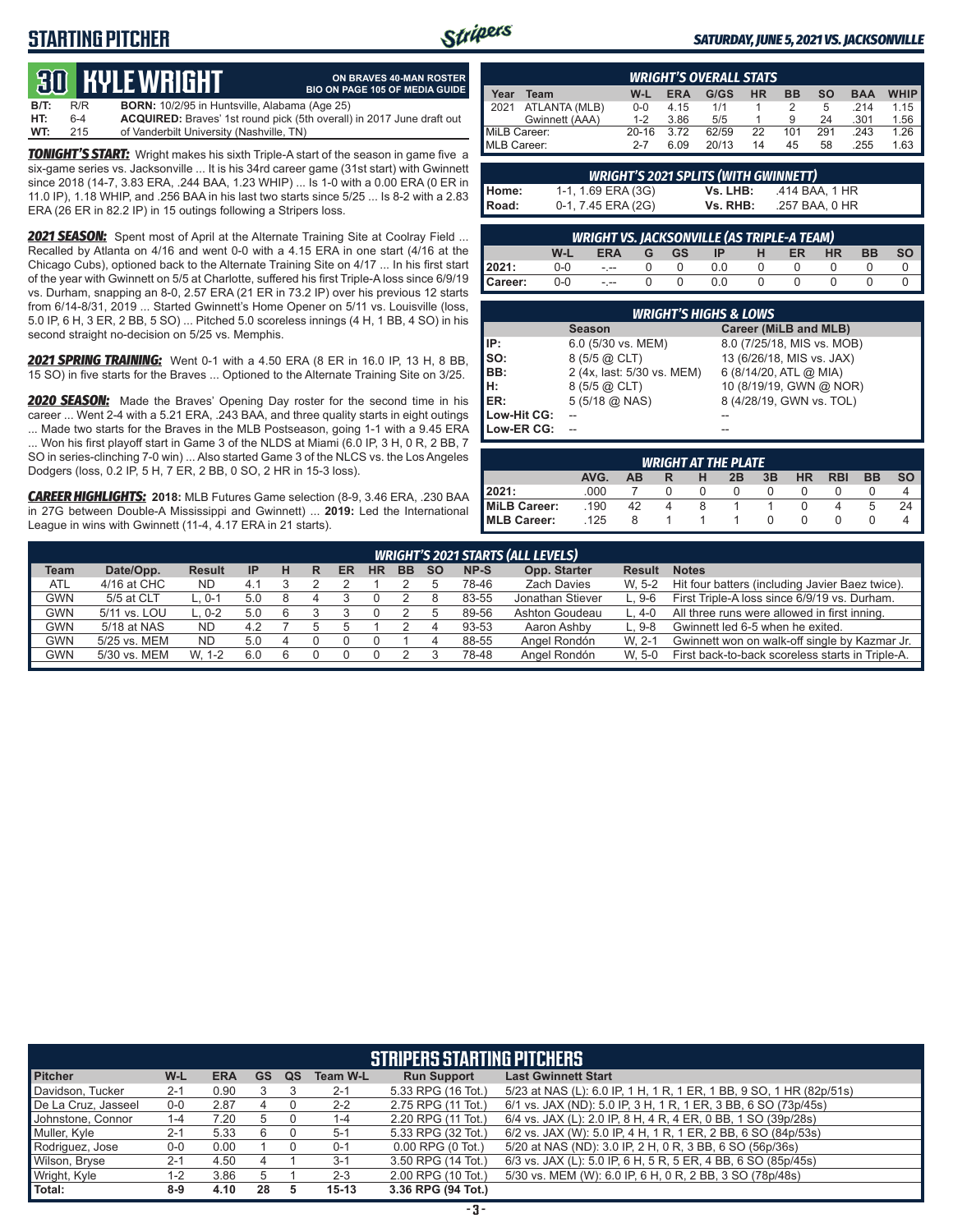

| <b>RELIEF SUMMARY (CURRENT STRIPERS ONLY)</b> |         |            |   |               |                          |               |              |                                                                 |                         |  |  |
|-----------------------------------------------|---------|------------|---|---------------|--------------------------|---------------|--------------|-----------------------------------------------------------------|-------------------------|--|--|
| <b>Pitcher</b>                                | W-L     | <b>ERA</b> | G | <b>GF</b>     | <b>HLD</b>               | <b>SV/OPP</b> | <b>IR/RS</b> | <b>Last Gwinnett Relief Outing</b>                              | <b>Scoreless Streak</b> |  |  |
| Biddle, Jesse (L)                             | $0 - 0$ | 3.00       |   |               |                          | 0/0           | 0/0          | 6/3 vs. JAX: 1.0 IP, 0 H, 0 R, 0 BB, 3 SO (14p/9s)              | 1G (1.0 IP)             |  |  |
| Bradford, Chasen                              | $1 - 0$ | 0.78       | 8 |               |                          | 0/0           | 2/2          | 6/2 vs. JAX: 1.0 IP, 1 H, 0 R, 1 BB, 2 SO (18p/9s)              | 7G (11.0 IP)            |  |  |
| Burrows, Thomas (L)                           | $1 - 0$ | 3.48       |   |               |                          | 0/0           | 4/0          | 6/2 vs. JAX: 1.0 IP, 2 H, 2 R, 2 ER, 2 BB, 1 SO, 1 HR (26p/15s) | 0G                      |  |  |
| Chavez, Jesse                                 | $1 - 0$ | 2.25       | 8 |               |                          | 0/1           | 0/0          | 6/4 vs. JAX: 2.0 IP, 0 H, 0 R, 1 BB, 0 SO (15p/9s)              | 2G (3.0 IP)             |  |  |
| De La Cruz, Jasseel                           | $0 - 0$ | 5.40       |   |               |                          | 0/0           | 0/0          | 5/11 vs. LOU: 1.0 IP, 0 H, 0 R, 0 BB, 1 SO (9p/7s)              | 1G (1.0 IP)             |  |  |
| Flaa, Jay                                     | $0 - 0$ | 0.00       |   | $\mathcal{P}$ | $\overline{\phantom{a}}$ | 0/0           | 0/0          | 6/2 vs. JAX: 1.0 IP, 0 H, 0 R, 1 BB, 2 SO (18p/11s)             | 4G (3.2 IP)             |  |  |
| Greene, Shane                                 | $0 - 0$ | 2.08       |   |               | ٠                        | 0/0           | 0/0          | 6/3 vs. JAX: 1.0 IP, 2 H, 1 R, 1 ER, 1 BB, 0 SO (14p/10s)       | 0G                      |  |  |
| Johnstone, Connor                             | $0 - 0$ | 0.00       | 2 |               |                          | 0/0           | 5/3          | 5/18 at NAS: 1.1 IP, 0 H, 0 R, 0 BB, 1 SO (14p/11s)             | 2G (4.1 IP)             |  |  |
| Kelley, Trevor                                | $0 - 0$ | 1.59       | հ | 4             |                          | 0/1           | 4/1          | 6/3 vs. JAX: 1.0 IP, 2 H, 0 R, 1 BB, 0 SO (22p/13s)             | 1G (1.0 IP)             |  |  |
| Lee, $D$ ylan $(L)$                           | $1 - 0$ | 2.13       | 8 |               |                          | 0/0           | 0/0          | 6/4 vs. JAX: 2.0 IP, 1 H, 1 R, 1 ER, 0 BB, 1 SO, 1 HR (20p/15s) | 0G                      |  |  |
| Lopez, Yoan                                   | $0 - 0$ | 4.50       | 2 |               |                          | 0/0           | 0/0          | 6/2 vs. JAX: 1.0 IP, 0 H, 0 R, 0 BB, 2 SO (9p/7s)               | 1G (1.0 IP)             |  |  |
| Roark. Tanner                                 | $0 - 1$ | 5.59       |   |               |                          | 0/1           | 0/0          | 6/4 vs. JAX: 3.0 IP, 3 H, 0 R, 1 BB, 3 SO (49p/31s)             | 1G (3.0 IP)             |  |  |
| Tice, Ty                                      | $0 - 0$ | $-1 - 1$   |   |               |                          | 0/0           | 0/0          | ---                                                             |                         |  |  |

|                                                                                         | <b>STRIPERS PITCHING BREAKDOWN</b> |       |       |     |     |    |    |     |                       |  |  |  |  |
|-----------------------------------------------------------------------------------------|------------------------------------|-------|-------|-----|-----|----|----|-----|-----------------------|--|--|--|--|
| <b>BAA</b><br><b>SO</b><br>W-L<br><b>HR</b><br><b>BB</b><br><b>ERA</b><br>ER<br>IP<br>R |                                    |       |       |     |     |    |    |     |                       |  |  |  |  |
| <b>Starters:</b>                                                                        | $8-9$                              | 4 1 0 | 1312  | 63  | 60  | 17 | 46 | 141 | .251                  |  |  |  |  |
| <b>Relievers:</b>                                                                       | $7 - 4$                            | 3.28  | 115 1 | 47  | 52  | 13 | 36 | 138 | $.214$ $\blacksquare$ |  |  |  |  |
| Total:                                                                                  | $15 - 13$                          | 3.72  | 247 O | 110 | 102 | 30 | 82 | 279 | .234                  |  |  |  |  |
| IR/Scored: 18/6 (33.3%)<br><b>Saves/Opp: 1/8 (12.5%)</b><br>Holds: 7                    |                                    |       |       |     |     |    |    |     |                       |  |  |  |  |

|                                                 | <b>PITCHING BY MONTH</b> |            |       |    |    |           |    |           |            |  |  |  |  |
|-------------------------------------------------|--------------------------|------------|-------|----|----|-----------|----|-----------|------------|--|--|--|--|
|                                                 | W-L                      | <b>ERA</b> | IP    | R  | ER | <b>HR</b> | BB | <b>SO</b> | <b>BAA</b> |  |  |  |  |
|                                                 | 14-10                    | 3.50       | 211.0 | 90 | 82 | 28        | 65 | 240       | .222       |  |  |  |  |
| May:<br>June:<br>July:<br>August:<br>September: | $1 - 3$                  | 5.00       | 36.0  | 20 | 20 | 2         | 17 | 39        | .301       |  |  |  |  |

| <b>SCORELESS GAME STREAKS (5-PLUS GAMES)</b> |                 |                                      |  |  |  |  |  |  |  |  |  |
|----------------------------------------------|-----------------|--------------------------------------|--|--|--|--|--|--|--|--|--|
| <b>Pitcher</b>                               | Length/Dates    | <b>Stats</b>                         |  |  |  |  |  |  |  |  |  |
| l Bradford                                   | 7G. 5/7-Current | 1-0, 0 SV, 11.0 IP, 5 H, 2 BB, 11 SO |  |  |  |  |  |  |  |  |  |

### **JESSE BIDDLE - LHP - #48**

- **• 2021 with ATL:** Had his contract selected on 4/17, pitched in 8G with the Braves (0-0, 8.44 ERA, 10 ER in 10.2 IP) ... DFA'd on 5/17, outrighted to Gwinnett on 5/19.
- **• Spring Training:** 0-0, 3.00 ERA, .257 BAA, 2 SV in 9G with Cincinnati ... Released on 3/26 after re-signing as MiLB FA on 12/11/20.
- **• 2020:** Opened the year at Cincinnati's Alternate Training Site ... Contract selected on 8/25 (0-0, 0.00 ERA, 0 ER in 0.2 IP in 1G) ... Placed on 10-day injured list on 8/29 (left shoulder impingement) and missed the remainder of the year.
- **• Acquired:** MiLB FA (4/2/21) ... Originally Philadelphia's 1st-round pick (27th overall) in 2010 out of Germantown Friends High School (Philadelphia, PA).
- **• MLB Career:** 6-2, 5.07 ERA, .261 BAA, 1 SV in 99G with ATL (2018-19, 2021), SEA (2019), TEX (2019), CIN (2020).

### **CHASEN BRADFORD - RHP - #28**

- **• 2021 with GWN:** Is 1-0 with a 0.00 ERA (0 R in 11.0 IP, 3 H, 2 BB, 11 SO) in last 7G.
- **• Spring Training:** Did not pitch in Atlanta's MLB camp.
- **• 2020:** Re-signed by Seattle to an MiLB deal on 1/15, but was not included on the Mariners' 60-man player pool ... Did not play.
- **• 2019:** Split time between Seattle (0-0, 4.86 ERA, 1 SV in 12G) and Triple-A Tacoma (0-0, 6.75 ERA, 1 SV in 5G).
- **• Acquired:** MiLB FA (3/15/21) ... Originally the New York Mets' 35th round pick in 2011 out of the University of Central Florida.
- **• MLB Career:** 7-0, 3.89 ERA, .253 BAA, 1 SV in 86G with NYM, SEA (2017-19).

# **THOMAS BURROWS - LHP - #49**

- **• 2021 with GWN:** Earned his first win on 5/26 vs. MEM (1.0 IP, 0 H, 0 R, 2 SO).
- **• MLB.com Prospect Rankings:** #22 (Braves Top 30).
- **• Spring Training:** 0-1, 6.75 ERA, .222 BAA, 0 SV in 4G with Atlanta.
- **• 2020:** Was an NRI to Spring Training, but not included on 60-man player pool.
- **• 2019:** Went 2-4 with a 4.42 ERA, .221 BAA, and 7 saves (7-for-9) in 43G between Double-A Mississippi and Gwinnett ... Stranded 16 of 17 inherited runners with the Stripers (94.1%) ... Won Atlanta's Bill Lucas Award for community service.
- **• Acquired:** Via trade with Seattle (1/11/17) ... Originally the Mariners' 4th-round pick in 2016 out of the University of Alabama.

### **JESSE CHAVEZ - RHP - #40**

- **• 2021 with GWN:** Earned first win despite a blown save on 5/25 vs. MEM (2.0 IP, 2 H, 1 ER, 1 BB, 4 SO in 2-1 walk-off win).
- **• Spring Training:** 0-0, 14.54 ERA, .429 BAA, 0 SV in 5G with the Los Angeles Angels ... Released on 3/25.
- **• 2020:** Logged 18G with Texas, going 0-0 with a 6.88 ERA and .303 BAA.
- **• 2019:** In 48G (9 starts) with Texas, went 3-5 with a 4.85 ERA, .267 BAA, and 1 save. **• Acquired:** MiLB FA (4/17/21) ... Originally Texas's 42nd round pick in 2002 out of Riverside Community College (Riverside, CA).
- **• MLB Career:** 41-58, 4.52 ERA, .266 BAA, 8 SV in 481G with PIT, ATL, KC, TOR, OAK, LAD, LAA, TEX, CHC (2008-20) ... Made his lone MLB Postseason appearance with the Cubs in 2018 NL Wild Card Game (1.0 IP, 1 H, 0 R, 0 SO).

### **JAY FLAA - RHP - #45**

- **• 2021 with GWN:** In 2 stints, has made 4 scoreless appearances (3.2 IP, 2 H).
- **• 2021 with ATL:** From 5/23-5/30, went 0-0 with a 27.00 ERA (4 ER in 1.1 IP) in 1G.
- **• 2021 with BAL:** Contract selected by Baltimore on 4/26 and made his MLB debut on 4/27 vs. the NY Yankees (1.1 IP, 2 BB, 1 SO, struck out Aaron Judge) ... Optioned on 4/28, appeared in 1G with Triple-A Norfolk (0-0, 16.20) ... DFA'd on 5/8.
- **• Spring Training:** 0-0, 3.38 ERA, .200 BAA, 0 SV in 3G with Baltimore.
- **• 2020:** Was not on Baltimore's 60-man player pool, did not play.
- **• 2019:** Went 2-5 with a 4.69 ERA, .256 BAA, and 5 SV in 40G (3 starts) between Double-A Bowie and Norfolk (2-3, 5.24 ERA, 4 SV in 29G during Triple-A debut).
- **• Acquired:** Claimed off waivers from Baltimore (5/11/21) ... Originally the Orioles' 6th-round pick in 2015 out of North Dakota State University (Fargo, ND).
- **• MLB Career:** 0-0, 13.50 ERA, .300 BAA in 2G with Baltimore, Atlanta (2021).

# **SHANE GREENE - RHP - #19**

- **• 2021 with GWN:** Has struck out 5 over 4.1 IP (4 H, 1 ER, 2 BB) in 4G.
- **• Spring Training:** Was a free agent and did not pitch for a club.
- **• 2020:** In 28G with Atlanta, went 1-0 with a 2.60 ERA, .229 BAA, and 9 holds ... In 6G during the Postseason, went 0-0 with a 1.50 ERA, .261 BAA, and 2 holds.
- **• 2019:** Opened the year with Detroit (0-2, 1.18 ERA, 22 SV in 38G) and was an AL All-Star ... Traded to Atlanta in exchange for LHP Joey Wentz and OF Travis Demeritte on 7/31 ... In 27G with the Braves, went 0-1 with a 4.01 ERA and 1 SV.
- **• Acquired:** Signed to a MLB deal on 5/9/21 ... Originally the NY Yankees' 15th-round pick in 2009 out of Daytona Beach Community Colllege (FL).
- **• MLB Career:** 23-28, 4.38 ERA, .253 BAA, 66 SV in 313G with NYY, DET, ATL (2014- 20) ... In 8G with ATL during the 2019-20 Postseasons, went 0-0 with a 2.08 ERA.

#### **TREVOR KELLEY - RHP - #43**

- **• 2021 with GWN:** Did not allow a run over 3.2 IP in his first 4G from 5/12-5/23.
- **• Spring Training:** Did not pitch in Chicago Cubs' MLB camp ... Released on 4/23.
- **• 2020:** Pitched in 4G with Philadelphia, going 0-0 with a 10.80 ERA ... Outrighted on 8/14 and spent the rest of the season at the Phillies Alternate Site.
- **• 2019:** In 52G with Triple-A Pawtucket, went 5-5 with a 1.79 ERA, .216 BAA, and 12 SV ... Was an International League Midseason and Postseason All-Star and a *Baseball America* Triple-A All-Star ... Led IL in appearances and was T-1st in saves ... Made MLB debut on 7/2 at Toronto and logged 10G with Boston (0-3, 8.64 ERA).
- **• Acquired:** MiLB FA (4/28/21) ... Originally Boston's 36th-round pick in 2015 out of the University of North Carolina at Chapel Hill.
- **• MLB Career:** 0-3, 9.26 ERA, .347 BAA, 0 SV in 14G with BOS (2019), PHI (2020).

### **DYLAN LEE - LHP - #58**

- **• 2021 with GWN:** Earned the win in his Stripers' debut on 5/4 at CLT (2.0 IP, 1 H, 1 R, 0 ER, 0 BB, 3 SO in 10-9 win in 12 innings).
- **• Spring Training:** 0-0, 0.00 ERA, 0 SV in 2G with Miami ... Released on 3/29.
- **• 2020:** Was a non-roster invite to Marlins Spring Training, but was not on Miami's 60-man player pool ... Did not play.
- **• 2019:** Logged 45G between Double-A Jacksonville (0-3, 1.91 ERA, .176 BAA, 13 SV in 32G) and Triple-A New Orleans (1-3, 4.71 ERA, .329 BAA, 0 SV in 13G).
- **• Acquired:** MiLB FA (4/15/21) ... Originally Miami's 10th-round pick in 2016 out of Cal State Fresno (Fresno, CA).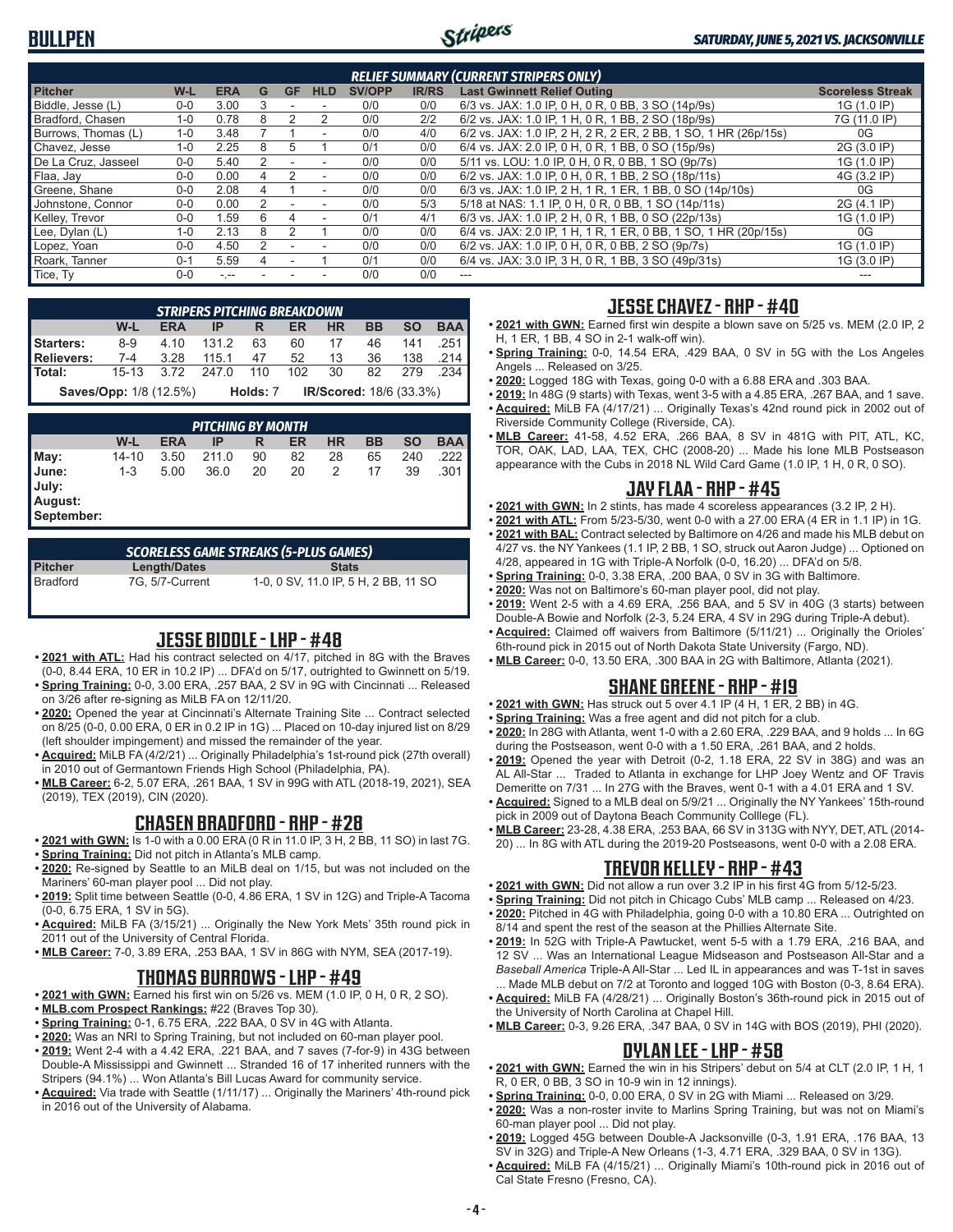# **BULLPEN**

#### **YOAN LOPEZ - RHP - #55**

- **• 2021 with ARI:** Began the season on Arizona's Opening Day roster ... In 2 stints, went 0-0 with a 6.57 ERA (9 ER in 12.1 IP) and 0 SV (0-for-3) in 13G ... DFA'd on 5/20, traded to Atlanta on 5/22 and optioned to Gwinnett.
- **• Spring Training:** 1-0, 4.91 ERA, .214 BAA, 0 SV in 8G with Arizona.
- **• 2020:** In 20G with Arizona, went 0-1 with a 5.95 ERA, .269 BAA, and 2 holds.
- **• 2019:** Set MLB career highs in G (70) and holds (21), going 2-7 with a 3.41 ERA, .232 BAA, and 1 SV (1-for-4) with the D-backs.
- **• Acquired:** Via trade with Arizona in exchange for CF Deivi Estrada (5/22/21) ... Originally signed by the D-backs as a NDFA out of Cuba (1/16/15).
- **• MLB Career:** 2-8, 4.25 ERA, .252 BAA, 1 SV in 113G with Arizona (2018-21)

### **TANNER ROARK - RHP - #57**

- **• 2021 with GWN:** Struck out 3 over 1.0 IP in his Stripers debut on 5/23 at NAS ... Threw 3.0 scoreless IP (3 H, 1 BB, 3 SO) on 6/4 vs. JAX.
- **• 2021 with TOR:** Was on Toronto's Opening Day roster, went 0-1 with a 6.43 ERA in 3G (1 start) ... Released by the Blue Jays on 5/3.
- **• Spring Training:** 2-1, 8.44 ERA, .295 BAA in 4 starts with Toronto.
- **• 2020:** Made 11 starts with the Blue Jays, going 2-3 with a 6.80 ERA and .309 BAA.
- **• 2019:** Went 10-10 with a 4.35 ERA and .275 BAA in 31 starts with CIN and OAK.
- **• Acquired:** MiLB FA (5/10/21) ... Originally Texas's 25th-round pick in 2008 out of the University of Illinois at Urbana-Champaign.
- **• MLB Career:** 76-68, 3.85 ERA, .254 BAA, 1 SV in 227G (184 starts) with WSH, CIN, OAK, TOR (2013-21) ... Pitched in 2014 and 2016 Postseasons with Nationals (0-1, 3.86 ERA in 3G, 1 start).

### **TY TICE - RHP - #53**

- **• 2021 with TOR:** Recalled from the Alternate Training Site 3 times (4/9, 4/24, 5/22), went 0-0 with a 5.14 ERA (4 ER in 7.0 IP) in 4G during his MLB debut ... Also pitched once for Triple-A Buffalo (0 ER in 1.0 IP) ... DFA'd on 5/30.
- **• Spring Training:** 1-0, 9.00 ERA, .273 BAA, 0 SV in 6G with Toronto.
- **• 2020:** Spent the entire year at the Blue Jays' Alternate Training Site ... Did not reach the Majors ... Had his contract selected by Toronto on 11/20.
- **• 2019:** Between Double-A New Hampshire and Triple-A Buffalo, went 3-4 with a 2.34 ERA, .196 BAA, and 8 saves (8-for-12) in 46 relief appearances.
- **• Acquired:** Via trade from Toronto in exchange for cash (6/4/21) ... Originally the Blue Jays' 16th-round pick in 2017 out of Central Arkansas.
- **• MLB Career:** 0-0, 5.14 ERA, .310 BAA in 4G with Toronto (2021).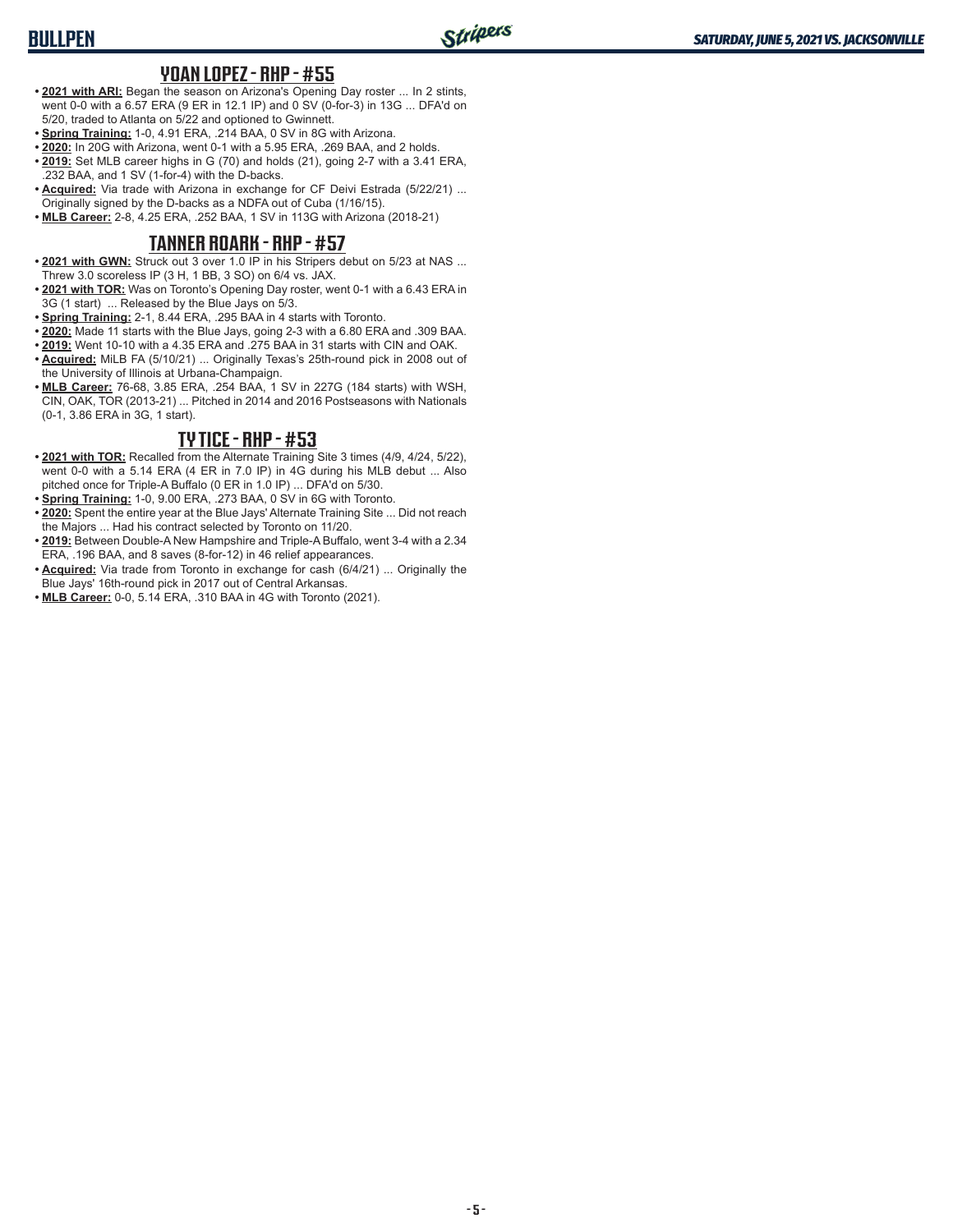#### Stripers **OFFENSE** *SATURDAY, JUNE 5, 2021 VS. JACKSONVILLE TOTAL:* .255, 38 HR, .801 OPS *RISP:* .278, 8 HR, .807 OPS *RUNS/INNING: 1 2 3 4 5 6 7 8 9 X TOT Vs. LHP:* .254, 20 HR, .822 OPS **RISP/20:** .203, 1 HR, .559 OPS **Stripers:** 28 19 11 13 17 13 19 21 13 8 162 *Vs. RHP:* .256, 18 HR, .786 OPS *LOADED:* .306, 2 HR, .911 OPS **Opponents:** 14 13 11 18 5 14 13 11 6 5 110

|                |                          |                |    |                          |                | <b>HOME RUNS</b><br><b>MULTI-GAMES</b> |                |          |                                               |                |                |                          |  |  |  |  |  |
|----------------|--------------------------|----------------|----|--------------------------|----------------|----------------------------------------|----------------|----------|-----------------------------------------------|----------------|----------------|--------------------------|--|--|--|--|--|
| <b>Player</b>  | 1R                       | 2R             | 3R | <b>GS</b>                | Tot.           |                                        | Off LH Off RH  | Team W-L | <b>Last HR with Gwinnett (Regular Season)</b> | <b>Hit</b>     | <b>RBI</b>     | <b>HR</b>                |  |  |  |  |  |
| <b>Almonte</b> |                          |                |    |                          | 3              |                                        | 2              | $3-0$    | 5/30/21 vs. MEM, 1R (RH Connor Jones)         | 9              | 6              |                          |  |  |  |  |  |
| Arcia          | 7                        |                | ۰  | ٠                        | 8              | 4                                      | 4              | $5 - 1$  | 5/25/21 vs. MEM, 1R (RH Angel Rondon)         | 10             | 4              | $\overline{ }$           |  |  |  |  |  |
| Brugman        |                          |                |    |                          |                |                                        |                | $0 - 0$  |                                               |                |                |                          |  |  |  |  |  |
| Camargo        | $\overline{2}$           |                |    |                          | 3              | 3                                      |                | $1 - 1$  | 5/8/21 at CLT, 1R (LH Nik Turley), 2nd of GM  | 4              | 2              | 1                        |  |  |  |  |  |
| Casteel        | $\overline{\phantom{0}}$ | $\overline{2}$ |    | ٠                        | $\overline{2}$ |                                        |                | $1 - 1$  | 6/3/21 vs. JAX, PH 2R (LH Rob Zastryzny)      | 4              | 4              | ÷                        |  |  |  |  |  |
| Demeritte      | 4                        | $\overline{2}$ | ۰  | $\sim$                   | 6              |                                        | $\overline{2}$ | $5 - 1$  | 5/30/21 vs. MEM, 1R (LH Bernardo Flroes Jr.)  | $\overline{ }$ | 4              | ۰                        |  |  |  |  |  |
| Ervin          |                          |                |    |                          |                |                                        |                | $1 - 0$  | 6/2/21 vs. JAX, 3R (LH Shawn Morimando)       | 4              | 2              |                          |  |  |  |  |  |
| Goins          |                          | ٠              | ۰  | $\overline{\phantom{a}}$ |                |                                        | $\sim$         | $1 - 0$  | 5/4/21 at CLT, 1R (LH Kyle Kubat)             | 6              | 3              | $\overline{\phantom{0}}$ |  |  |  |  |  |
| Gore           |                          |                | ۰  | $\overline{\phantom{a}}$ |                |                                        |                | $0 - 0$  |                                               |                |                |                          |  |  |  |  |  |
| Heredia        |                          |                |    |                          |                |                                        |                | $0 - 0$  |                                               |                |                |                          |  |  |  |  |  |
| Inciarte       |                          |                |    |                          |                |                                        |                | $0 - 0$  |                                               |                |                |                          |  |  |  |  |  |
| Jackson        | 2                        |                | ٠  |                          | 4              | 3                                      |                | $2 - 0$  | 5/28/21 vs. MEM, 2R (RH Tommy Parsons)        | $\overline{2}$ | 3              | $\overline{ }$           |  |  |  |  |  |
| Kazmar Jr.     |                          |                |    | ۰                        | 3              |                                        | $\overline{2}$ | $1 - 2$  | 5/26/19 vs. MEM, 3R (LH Austin Warner)        | $\overline{2}$ | 3              |                          |  |  |  |  |  |
| Kipnis         |                          |                |    |                          |                |                                        |                | $1 - 0$  | 5/28/21 vs. MEM, 3R (RH Tommy Parsons)        | $\overline{2}$ |                |                          |  |  |  |  |  |
| Lucroy         |                          |                |    | $\overline{\phantom{a}}$ |                |                                        |                | $0 - 1$  | 5/22/21 at NAS, 1R (RH Zack Godley)           | $\overline{2}$ | 2              | $\overline{\phantom{a}}$ |  |  |  |  |  |
| Martinez       | $\overline{\phantom{0}}$ |                |    | ٠                        |                | ٠                                      |                | $0 - 0$  |                                               | $\overline{2}$ |                | ۰                        |  |  |  |  |  |
| Morales        |                          |                |    | ۰                        |                |                                        |                | $1 - 0$  | 5/7/21 at CLT, 3R (RH Joe De Carlo)           |                |                |                          |  |  |  |  |  |
| Pache          |                          |                |    |                          |                |                                        |                | $0 - 0$  | 8/29/19 vs. NOR, 1R (LH Keegan Akin)          |                |                |                          |  |  |  |  |  |
| Sanchez        |                          |                |    |                          |                |                                        |                | $0-0$    |                                               | $\overline{2}$ |                |                          |  |  |  |  |  |
| Snider         |                          |                |    |                          |                |                                        |                | $1 - 0$  | 5/7/21 at CLT, 1R (RH Felix Paulino)          |                | ٠              |                          |  |  |  |  |  |
| <b>Unroe</b>   |                          |                | ۰  | ٠                        | ٠              |                                        |                | $0 - 0$  | 7/19/19 vs. ROC, 1R (RH Drew Hutchison)       |                | ۰              | ۰                        |  |  |  |  |  |
| <b>Waters</b>  | 2                        |                |    |                          | 3              | $\overline{2}$                         |                | $0 - 2$  | 5/19/21 at NAS, 1R/Leadoff (LH Wade LeBlanc)  | $\overline{7}$ | $\overline{2}$ | $\overline{ }$           |  |  |  |  |  |
| Total:         | 23                       | 8              | 5  | $\overline{2}$           | 38             |                                        |                |          |                                               |                |                |                          |  |  |  |  |  |

| <b>HOME RUN VARIANTS</b>                       |                                                                  |    |    |    |           |                                  |           |                | <b>PINCH HITTERS</b> |            |            |      |                                        |                |                                        |                              |                |            |
|------------------------------------------------|------------------------------------------------------------------|----|----|----|-----------|----------------------------------|-----------|----------------|----------------------|------------|------------|------|----------------------------------------|----------------|----------------------------------------|------------------------------|----------------|------------|
|                                                | Back-to-Back Homers (1x):                                        |    |    |    |           |                                  |           |                |                      |            | Player     | AVG. | <b>AB</b>                              | н              | 2B                                     | 3B                           | <b>HR</b>      | <b>RBI</b> |
| Almonte (GS) / Snider, 5/7 at CLT (1st Inning) |                                                                  |    |    |    | Almonte   | 1.000                            |           |                | $\Omega$             | $\Omega$   | $\Omega$   | 2    |                                        |                |                                        |                              |                |            |
|                                                |                                                                  |    |    |    |           |                                  |           |                |                      |            | Casteel    | .200 | 10                                     | $\overline{2}$ |                                        | $\Omega$                     |                | 4          |
| Back-to-Back-to-Back Homers (1x):              |                                                                  |    |    |    | Demeritte | .400                             | 5         | $\overline{2}$ |                      | $\Omega$   |            |      |                                        |                |                                        |                              |                |            |
|                                                | Arcia (2R) / Camargo / Demeritte, 5/8 at CLT (6th Inning)        |    |    |    |           |                                  |           |                |                      |            | Ervin      | .500 | $\overline{2}$                         |                | $\mathbf 0$                            | $\Omega$                     | $\Omega$       |            |
|                                                |                                                                  |    |    |    |           |                                  |           |                |                      |            | Gore       | .333 | 3                                      |                | $\Omega$                               | $\Omega$                     | $\Omega$       | 0          |
|                                                | Pinch Hit Homers (2x):                                           |    |    |    |           |                                  |           |                |                      |            | Kazmar Jr. | .000 | 3                                      | $\Omega$       | $\Omega$                               | $\Omega$                     | $\Omega$       | 0          |
|                                                | Demeritte, 5/12 vs. LOU (7th Inning)                             |    |    |    |           |                                  |           |                |                      |            | Lucrov     | .000 | $\overline{2}$                         | $\Omega$       | $\Omega$                               | $\Omega$                     | $\Omega$       | 0          |
|                                                | Casteel, 6/3 vs. JAX (7th Inning)                                |    |    |    |           |                                  |           |                |                      |            | Morales    | .000 |                                        | 0              | $\Omega$                               | $\Omega$                     | $\Omega$       | $\Omega$   |
|                                                | Leadoff (Game) Homers (1x):                                      |    |    |    |           |                                  |           |                |                      |            | Sanchez    | .000 | 4                                      | 0              | $\mathbf 0$                            | $\Omega$                     | $\Omega$       | 0          |
| Waters, 5/19 at NAS                            |                                                                  |    |    |    |           |                                  |           |                |                      |            | Snider     | .000 | 9                                      | $\Omega$       | $\Omega$                               | $\Omega$                     | $\Omega$       | 0          |
|                                                |                                                                  |    |    |    |           |                                  |           |                |                      |            | Unroe      | .000 | $\overline{4}$                         | 0              | $\mathbf 0$                            | $\mathbf 0$                  | $\Omega$       | 0          |
|                                                | Walk-Off Homers (1x):<br>Arcia (Solo), 5/16 vs. LOU (9th Inning) |    |    |    |           |                                  |           |                |                      |            | Totals:    | .159 | 44                                     | 7              | $\overline{2}$                         | $\mathbf{0}$                 | $\overline{2}$ | 8          |
|                                                |                                                                  |    |    |    |           |                                  |           |                |                      |            |            |      | <b>HITTING STREAKS (10-PLUS GAMES)</b> |                |                                        |                              |                |            |
|                                                |                                                                  |    |    |    |           |                                  |           |                |                      |            | Player     |      | Length/Dates                           |                |                                        | <b>Stats</b>                 |                |            |
|                                                |                                                                  |    |    |    |           |                                  |           |                |                      |            | Arcia      |      | 13G (5/4-5/18)                         |                | .393 (22-56), 4 2B, 7 HR, 17 R, 12 RBI |                              |                |            |
|                                                |                                                                  |    |    |    |           | <b>STRIPERS BATTING BY MONTH</b> |           |                |                      |            |            |      |                                        |                |                                        |                              |                |            |
|                                                | <b>AVG</b>                                                       | G  | 2B | 3B | <b>HR</b> | <b>RBI</b>                       | <b>SB</b> | <b>OBP</b>     | <b>SLG</b>           | <b>OPS</b> |            |      |                                        |                |                                        |                              |                |            |
| May:                                           | .254                                                             | 24 | 43 | 2  | 36        | 138                              | 24        | .366           | .445                 | .811       |            |      | <b>ON-BASE STREAKS (10-PLUS GAMES)</b> |                |                                        |                              |                |            |
| June:                                          | .261                                                             | 4  | 9  | 1  | 2         | 15                               |           | .348           | .388                 | .736       | Player     |      | Length/Dates                           |                |                                        | <b>Stats</b>                 |                |            |
| July:                                          |                                                                  |    |    |    |           |                                  |           |                |                      |            | Arcia      |      | 13G (5/4-5/18)                         |                |                                        | .393 (22-56), 8 BB, .462 OBP |                |            |

| <b>BATTER'S BOX (CURRENT STRIPERS ONLY)</b> |
|---------------------------------------------|
|                                             |

**August: September:** Camargo 10G (5/4-5/23) .333 (12-36), 12 BB, .500 OBP

| Player            | <b>Season with GWN</b>              | <b>6/4 vs. JAX</b> | <b>Active Hit Streak</b> | <b>Series vs. JAX</b>        |
|-------------------|-------------------------------------|--------------------|--------------------------|------------------------------|
| Arcia, Orlando    | .310, 8 HR, 18 RBI, 3 SB, .954 OPS  | $0 - 4$            | $-1G$                    | .294 (5-17), 2B, 3 R, 2 RBI  |
| Camargo, Johan    | .291. 3 HR. 9 RBI. 0 SB. .952 OPS   | $1 - 4$            | 1G (Since 6/4)           | $.125(1-8)$                  |
| Casteel, Ryan     | .364. 2 HR. 11 RBI. 0 SB. 1.114 OPS | PH. 0-1            | -1G                      | .500 (2-4), 2B, HR, R, 4 RBI |
| Demeritte, Travis | .313, 6 HR, 15 RBI, 1 SB, 1.175 OPS | $2 - 4$            | 2G (Since 6/2)           | $.400(4-10)$ , 2 2B, 2 R     |
| Ervin, Phillip    | .250, 1 HR, 9 RBI, 6 SB, .750 OPS   | $1 - 4$            | 2G (Since 6/2)           | .222 (2-9), HR, R, 4 RBI     |
| Goins, Ryan       | .257. 1 HR. 10 RBI. 0 SB. .708 OPS  | $1 - 1$            | 5G (Since 5/27)          | .444 (4-9), R                |
| Gore, Terrance    | .250, 0 HR, 0 RBI, 4 SB, .583 OPS   | <b>DNP</b>         | -3G                      | $.000(0-1)$                  |
| Jackson, Alex     | .259, 4 HR, 11 RBI, 0 SB, 1.159 OPS | <b>DNP</b>         | 1G (Since 6/2)           | .222 (2-8), 2B, 3B, R, 2 RBI |
| Kazmar Jr., Sean  | .222. 3 HR. 12 RBI. 0 SB. .693 OPS  | $0 - 4$            | -1G                      | .125 (1-8). 2B               |
| Kipnis, Jason     | .227. 1 HR. 3 RBI. 0 SB. .797 OPS   | <b>DNP</b>         | -1G                      | $.100(1-10)$ , R             |
| Lucroy, Jonathan  | .231, 1 HR, 9 RBI, 0 SB, .685 OPS   | $1 - 4$            | 3G (Since 6/1)           | .364 (4-11), 2B, 2 RBI       |
| Morales, Jonathan | .111, 1 HR, 5 RBI, 0 SB, .333 OPS   | <b>DNP</b>         | -3G                      |                              |
| Pache, Cristian   | .250, 0 HR, 0 RBI, 0 SB, .625 OPS   | <b>DNP</b>         | 2G (Since 6/1)           | $.250(2-8), 2B, R$           |
| Sanchez, Yolmer   | .164, 0 HR, 6 RBI, 0 SB, .521 OPS   | $0-2, BB$          | -4G                      | $.000(0-5)$ , R              |
| Snider, Travis    | .182, 1 HR, 2 RBI, 0 SB, .729 OPS   | PH, 0-1            | -1G                      | $.400(2-5)$ , R              |
| Waters, Drew      | .263. 3 HR. 8 RBI. 7 SB. .780 OPS   | $0-3.$ BB          | $-1G$                    | .313 (5-16), 2B, 2R, RBI, SB |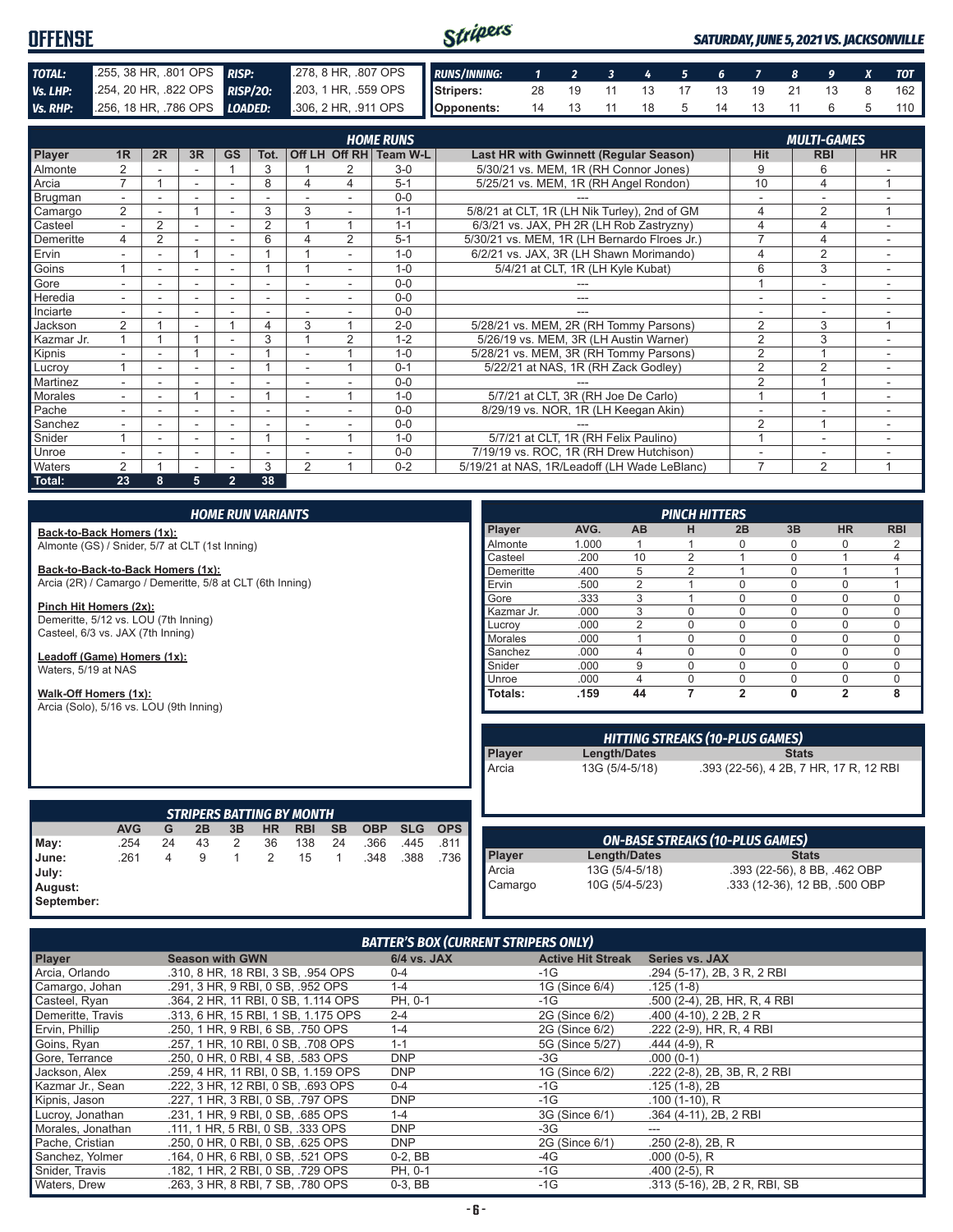# **OFFENSE**

### **ORLANDO ARCIA - SS - #13**

- **• Leaderboard:** Entering 6/5, leads all of Triple-A in R (27) ... Also ranks among Triple-A East top 10 in XBH (T-1st, 15), H (2nd, 36), TB (2nd, 67), HR (T-3rd, 8), and 2B (T-6th, 7).
- **• 2021 with GWN:** Hit safely in each of his first 13G from 5/4-5/18 (.393, 7 HR, 17 R, 12 RBI, 2 SB, 1.301 OPS) ... On 5/9 at CLT, tied GWN's single-game homer record with 3 solo blasts (3-for-4, 4 R, 4 RBI) ... Launched game-winning solo HR (#6) in the 8th on 5/14 vs. LOU ... Blasted walk-off solo HR (#7) in the 9th on 5/16 vs. LOU.
- **• 2021 with MIL:** Was on Milwaukee's Opening Day roster and batted .091 (1-for-11, 1 RBI) in 4G before being traded to Atlanta on 4/6 (sent to Alternate Training Site).
- **• Spring Training:** .191, 4 2B, 4 R, 6 RBI, .517 OPS in 19G with Milwaukee. **• 2020:** Spent 59 games with the Brewers, batting .260 (10 2B, 1 3B, 5 HR, 22 R, 20 RBI, 2 SB) ... Played in 2 Postseason games (.143, 1-for-7, 1 HR, 2 RBI).
- **• Acquired:** Via trade with Milwaukee in exchange for RHP Chad Sobotka and RHP Patrick Weigel (4/6/21) ... Originally signed by Milwaukee as a NDFA (10/22/10).
- **• MLB Career:** .244, 69 2B, 7 3B, 42 HR, 180 RBI, 39 SB in 542G with Milwaukee (2016-21) ... Played in the Postseason from 2018-20 (.295, 4 HR, 6 RBI in 13G).

### **JOHAN CAMARGO - INF - #17**

- **• Leaderboard:** Entering 6/5, ranks among Triple-A East top 10 in R (T-8th, 17).
- **• 2021 with GWN: Has reached base safely in 13 of 15G** ... Hit safely in each of his first 9G (.364, 2 2B, 3 HR, 13 R, 8 RBI) from 5/4-5/22 ... On 5/8 at CLT, notched his first career multi-homer game (2-for-4, 2 HR, 2 RBI).
- **• Gwinnett Career:** Batting .335 (20 2B, 1 3B, 12 HR, 50 R, 51 RBI, 1 SB, .951 OPS) in 70G with Gwinnett since 2017.
- **• 2021 with ATL:** In 5 stints with the Braves, batting .000 (0-for-15, 1 R) in 14G.
- **• Spring Training:** .186, 2 2B, 1 HR, 4 R, 3 RBI in 18G with Atlanta.
- **• 2020:** Made Braves' Opening Day roster and batted .200 (8 2B, 4 HR, 16 R, 9 RBI) in 35G ... Added to the NLCS roster in place of injured Adam Duvall prior to Game 2 and played in 4G (.250, 2-for-8, 1 2B, 1 RBI).
- **• Acquired:** NDFA (7/2/10) out of Panama City, Panama.
- **• MLB Career:** .258, 68 2B, 4 3B, 34 HR, 144 RBI, 2 SB in 360G with Atlanta (2017- 21) ... Played in 2018 and 2020 Postseasons (.087, 1 2B, 1 RBI in 8G).

### **RYAN CASTEEL - 1B/C - #9**

- **• 2021 with GWN:** Had 6 RBI in a 3G span from 5/15-18, including 5/15 vs. LOU (1 for-2, GW 3-run double, 3 RBI) and 5/16 vs. LOU (1-for-3, HR, 2 RBI) ... Notched a pinch-hit 2-run double on 6/2 vs. JAX and pinch-hit 2-run HR (#2) on 6/3 vs. JAX. **• Spring Training:** Did not play in Atlanta's MLB camp.
- **• 2020:** Was not on the Braves' 60-man player pool ... Did not play.
- **• 2019:** Played 118G with Double-A Mississippi, batting .263 (21 2B, 2 3B, 21 HR, 73 RBI, .811 OPS) ... Ranked 2nd in the Southern League in homers and RBI, 3rd in slugging (.477) ... Was his 2nd career 20-homer season (hit 22 in 2013).
- **• Acquired:** MiLB FA (3/14/21) ... Originally Colorado's 17th-round pick in 2010 out of Cleveland State Community College (Cleveland, TN).

#### **TRAVIS DEMERITTE - OF - #12**

- **• Leaderboard:** Entering 6/5, ranks among Triple-A East top 10 in SLG (1st, .716), OPS (1st, 1.175), XBH (T-1st, 15), 2B (T-1st, 9), BB (T-3rd, 18), OBP (4th, .459), R (T-8th, 17), and AVG (10th, .313).
- **• 2021 with GWN:** On 5/4 at CLT, tallied 5 RBI (3-for-6, HR) to set a club Opening Night record ... Homered in 3 straight games (#2-4) from 5/8-5/12, batting .400 (4 for-10, 4 RBI).
- **• Gwinnett Career:** In 120G since 2019, batting .291 (37 2B, 2 3B, 26 HR, 85 R, 88 RBI, 5 SB, .983 OPS) with the Stripers.
- **• Spring Training:** .133, 0 HR, 3 RBI, 1 SB, .467 OPS in 14G with Atlanta ... Outrighted to Gwinnett on 2/21 and signed to a MiLB contract.
- **• 2020:** Hit .172 with 1 2B, 4 RBI in 18G with Detroit ... DFA'd on 2/5/21.
- **• 2019:** Made his Triple-A debut with Gwinnett and was an IL All-Star (.286, 20 HR, 73 RBI, .944 OPS in 96G) ... Has 1 of the 9 20-HR seasons in GWN history ... Traded to Detroit on 7/31, made his MLB debut (.225, 3 HR, 10 RBI in 48G).
- **• Acquired:** Off Waivers from Detroit (2/12/21) ... Originally Texas' 1st-round pick (30th overall) in 2013 out of Winder-Barrow High School (Winder, GA).
- **• MLB Career:** .217, 8 2B, 2 3B, 3 HR, 14 RBI, 3 SB with Detroit (2019-20).

### **PHILLIP ERVIN - OF - #18**

- **• Leaderboard:** Entering 6/5, ranks among Triple-A East top 10 in BB (T-8th, 16) and SB (T-10th, 6).
- **• 2021 with GWN:** Blasted a decisive 3-run HR (#1) and tallied a season-high 4 RBI on 6/2 vs. JAX (1-for-4, R).
- **• Spring Training:** .276, 0 HR, 2 RBI, 1 SB, .647 OPS in 18G with Atlanta ... DFA'd on 3/28, outrighted to the Alternate Training Site on 4/3.
- **• 2020:** Between Cincinnati and Seattle, hit .149 with 3 2B, 4 RBI, 1 SB in 37G ... DFA'd by the Reds (8/28), Mariners (12/16), and Chicago Cubs (2/20/21).
- **• Acquired:** Off waivers from the Chicago Cubs (2/22/21) ... Originally Cincinnati's 1st-round pick (27th overall) in 2013 out of Samford University (Homewood, AL).
- **• MLB Career:** .247, 26 2B, 8 3B, 17 HR, 68 RBI, 15 SB in 237G with CIN, SEA (2017-20) ... Talled 7 of his 8 career triples in 2019 (ranked 7th in NL).

# **RYAN GOINS - INF - #8**

- **• 2021 with GWN:** Hit Gwinnett's first homer of the season on 5/4 at CLT (opposite field, solo) ... Set season highs for hits (3-for-4) and RBI (3) on 5/12 vs. LOU.
- **• Triple-A Career:** With BUF (2013-16), LHV (2018), CLT (2019), and GWN (2021), batting .276 (83 2B, 6 3B, 21 HR, 164 R, 155 RBI, 14 SB) in 389G ... Was teammates with MGR Matt Tuiasosopo in 2014 with the Bisons.
- **• Spring Training:** .391, 2 2B, 0 HR, 5 RBI, 0 SB, .960 OPS in 16G with Atlanta.
- **• 2020:** Played in 14G with the Chicago White Sox, batting .000 (0-for-9, 4 R) ... Spent most of the year at the Alternate Training Site in Schaumburg, IL.
- **• Acquired:** MiLB FA (2/25/21) ... Originally Toronto's 4th-round pick in 2009 out of Dallas Baptist University (Dallas, TX).
- **• MLB Career:** .228, 71 2B, 12 3B, 22 HR, 158 RBI in 555G with TOR, KC, CWS (2013-20) ... Played for TOR in 2015, 2016 Postseason (.146, 1 HR, 5 RBI in 14G).

### **TERRANCE GORE - OF - #5**

- **• 2021 with GWN:** Is 4-for-4 in stolen base attempts over 8G with Gwinnett ... Stole 2nd and 3rd base as a pinch runner on 5/18 at NAS.
- **• Spring Training:** Did not play in Atlanta's MLB camp.
- **• 2020:** Logged 2G in his lone season with the Los Angeles Dodgers (0 PA).
- **• Acquired:** MiLB FA (2/18/21) ... Originally Kansas City's 20th-round pick in 2011 out of Gulf Coast Community College (Panama City, FL).
- **• MLB Career:** .224, 2 2B, 1 3B, 0 HR, 1 RBI, 40 SB in 102G with KC, CHC, LAD (2014-20) ... Played in the Postseason with KC (2014-15) and CHC (2018), going 0-for-2 with 3 R, 5 SB ... Won World Series with the Royals in 2015.

### **ALEX JACKSON - C - #56**

- **• MLB Rehab:** Assigned to Gwinnett for rehab by Atlanta on 5/21 ... On the Braves' 10-day injured list since 5/2 (strained left hamstring).
- **• 2021 with GWN: In last 5G, batting .368 (7-for-19, 1 2B, 1 3B, 4 HR, 6 R, 11 RBI, 1.593 OPS)** ... On 5/27 vs. MEM, set career highs in HR (3) and RBI (7) in 4-for-4 effort ... Is one of 4 Gwinnett players with 3-HR game all-time (2nd this season, joining Orlando Arcia).
- **• Gwinnett Career:** Has 35 HR in 128G since 2018 (.224, 93 RBI, .835 OPS) ... Hit a career-high 28 HR over just 85G with the Stripers in 2019.
- **• 2021 with Atlanta:** Made the Braves' Opening Day roster for the first time in his career ... Hit .043 (1-for-23, 2 R) in 10G prior to the injury.
- **• Spring Training:** .194, 2 2B, 2 HR, 8 RBI, .716 OPS in 14G with Atlanta.
- **• 2020:** Spent most of the year at the Alternate Training Site in Gwinnett ... In 5G with Atlanta, batted .286 (2-for-7, 1 2B).
- **• Acquired:** Via trade with Seattle in exchange for RHP Max Povse and RHP Rob Whalen (11/28/16) ... Originally the Mariners' 1st-round pick (6th overall) in 2014 out of Rancho Bernardo High School (San Diego, CA).
- **• MLB Career:** .070, 1 2B, 2 R, 0 RBI in 19G with Atlanta (2019-21).

### **SEAN KAZMAR JR. - INF - #4**

- **• 2021 with GWN:** On 5/25 vs. MEM, lined a walk-off single in the 9th for a 2-1 win, his first career walk-off RBI with Gwinnett ... Hit his 40th career homer with Gwinnett on 5/26 vs. MEM (1-for-3, 3 RBI).
- **• Gwinnett Career:** Batting .267 (632-for-2364, 129 2B, 12 3B, 40 HR, 287 R, 282 RBI, 23 SB) in 685G over 8 seasons ... Leads Gwinnett in career G, AB, H, TB (905), 2B, R, RBI ... Ranks 2nd in career 3B (12) ... Ranks 4th in career HR (40).
- **• 600 Club:** His 632 hits are 4th-most in Richmond/Gwinnett history (Larry Whisenton leads with 657 hits) ... Is one of 5 players in RICH/GWN history with 600 hits.
- **• 2021 with ATL:** Contract selected on 4/17, has spent 2 stints with Atlanta (4/17- 4/23, 5/4-5/7), going 0-for-2 ... Pinch hit on 4/17 at the Chicago Cubs, marking his first MLB appearance in 4,589 days since 9/23/08 with San Diego ... The last player with a bigger gap between MLB appearances was Ralph Winegarner (13 years, 14 days between 6/23/36 with CLE and 7/7/49 with STL).
- **• Spring Training:** .409, 3 HR, 9 RBI, 0 SB, 1.415 OPS in 25G with Atlanta.
- **• 2020:** Was an NRI to Braves Spring Training, but not on 60-man player pool.
- **• Acquired:** MiLB FA (12/7/20) ... Originally San Diego's 5th-round pick in 2004 out of the College of Southern Nevada.
- **• MLB Career:** .195, 1 2B, 0 3B, 0 HR, 2 RBI in 22G with San Diego (2008) and Atlanta (2021).

# **JASON KIPNIS - INF - #22**

- **• 2021 with GWN:** Belted a decisive 3-run HR (#1) on 5/28 vs. MEM (2-for-3, 3 RBI). **• Spring Training:** .241, 1 2B, 1 HR, 2 R, 3 RBI in 12G with Atlanta ... Released on
- 3/27, re-signed to MiLB deal on 3/29. **• 2020:** In his lone season with the Chicago Cubs, hit .237 (8 2B, 1 3B, 3 HR, 16 RBI,
- 1 SB) in 44G ... Played in 2G during the Postseason (0-for-3, 1 BB, 1 SO) ... Elected Free Agency on 10/28.
- **• Acquired:** MiLB FA (3/29/21) ... Originally Cleveland's 2nd-round pick in 2009 out of Arizona State University (Tempe, AZ).
- **• MLB Career:** .260, 260 2B, 24 3B, 126 HR, 545 RBI, 136 SB in 1,165G with CLE, CHC (2011-20) ... Was 2-time AL All-Star with the Indians (2013, 2015) ... Hit .192 (3 2B, 1 3B, 4 HR, 9 RBI) in 26G during the Postseason with CLE (2013, 2016-18) and CHC (2020).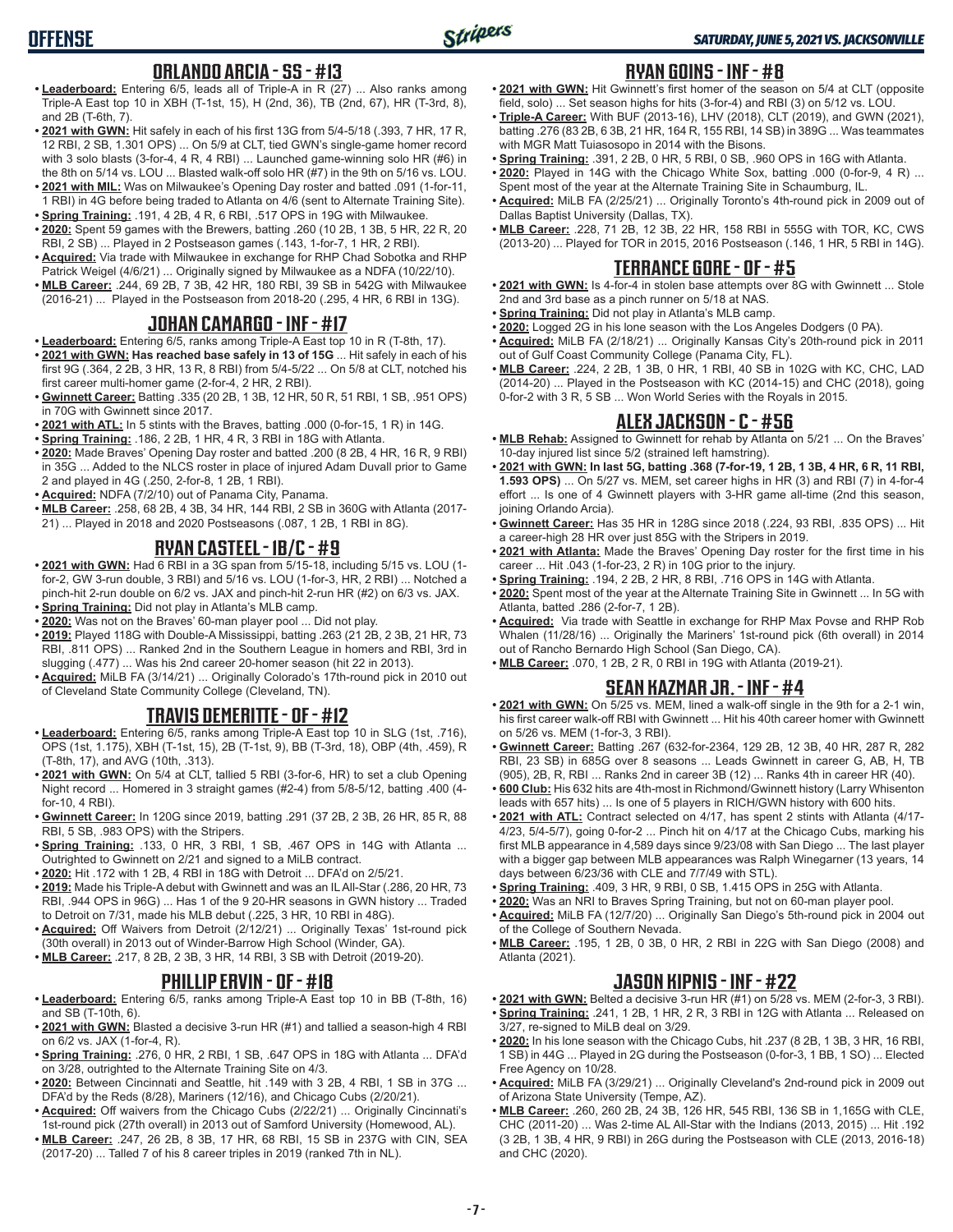# **OFFENSE**

### **JONATHAN LUCROY - C - #62**

- **• 2021 with GWN:** On 5/26 vs. MEM, went 2-for-4 with a 3-run double and 4 RBI. **• 2021 with WSH:** Signed by Washington on 4/6, played 5G (.357, 5-for-14, 1 2B, 2 RBI) ... DFA'd on 4/12, outrighted and elected free agency on 4/14.
- **• Spring Training:** .333, 1 2B, 1 R, .867 OPS in 14G with Chicago White Sox ... Released on 3/30 (had signed a MiLB deal on 2/11).
- **• 2020:** Signed by Boston to a MiLB deal on 2/19 ... Contract selected on 7/17 and played in 1G (7/24 vs. BAL, no AB) ... DFA'd on 7/29, released on 9/15 ... Signed with Philadelphia on 9/15 and joined Alternate Site (no MLB call-up).
- **• Acquired:** MiLB FA (5/17/21) ... Originally Milwaukee's 3rd-round pick in 2007 out of the University of Louisiana-Lafayette.
- **• MLB Career:** .274, 217 2B, 24 3B, 108 HR, 547 RBI, 30 SB in 1,208G with MIL, TEX, COL, OAK, LAA, CHC, BOS, WSH (2010-21) ... 2-time NL All-Star (2014, 2016 with MIL) ... Played in Postseason for MIL (2011), TEX (2016), COL (2017), OAK (2018), batting .235 with 1 HR, 6 RBI in 15G.

### **JONATHAN MORALES - C - #20**

- **• 2021 with GWN:** Tied his single-game career high with 5 RBI on 5/7 at CLT, going 2-for-6 with a 3-run HR (#1) in the 9th.
- **• Spring Training:** .250, 0 HR, 1 RBI, 0 SB, 1.200 OPS in 12G with Atlanta.
- **• 2020:** Spent entire year at Braves Alternate Site in Gwinnett (no MLB debut) ... Played for Caguas of the Puerto Rican Winter League (.394, 3 HR, 9 RBI in 13G), earning PWL Postseason All-Star honors.
- **• 2019:** Hit .240 (13 2B, 2 HR, 27 R, 25 RBI) in 80G between Double-A Mississippi and Gwinnett ... Logged 1 game during the IL Playoffs (0-for-1, BB).
- **• Acquired:** Braves' 25th-round pick in 2015 out of Miami-Dade Community College.

### **CRISTIAN PACHE - OF - #15**

- **• 2021 with GWN:** Joined Stripers on a rehab assignment from 5/29-6/1, played 1G (.333, 1-for-3, R) before being activated and optioned on 6/2.
- **• 2021 with ATL:** On Atlanta's Opening Day roster for the first time ... Hit .111 (3 2B, 1 HR, 6 R, 4 RBI) in 22G ... Placed on IL twice, on 4/14 and 5/14 ... Was at the Alternate Training Site from 4/24-4/30.
- **• MLB.com Prospect Ranks:** #1 (Braves Top 30), #11 (Top 100).
- **• Spring Training:** .184, 2 2B, 1 3B, 4 R, 3 RBI, 2 SB in 17G with Atlanta.
- **• 2020:** Spent most of the year at the Braves Alternate Training Site ... Made his MLB debut on 8/21 vs. Philadelphia (1-for-4) ... Played just 2G during regular season (.250) ... Also made MLB Postseason debut (.182, 1 2B, 1 HR, 4 R, 4 RBI in 12G).
- **• 2019:** Between Mississippi (104G) and Gwinnett (26G), hit .277 (36 2B, 9 3B, 12 HR, 63 R, 61 RBI, 8 SB, .802 OPS) in 130G ... Named a Southern League Postseason All-Star and MLB All-Star Futures Game participant.
- **• Acquired:** NDFA (7/4/15) out of Santo Domingo Centro, D.R.
- **• MLB Career:** .119, 3 2B, 0 3B, 1 HR, 4 RBI, 0 SB in 24G with Atlanta (2020-21).

### **YOLMER SANCHEZ - INF - #2**

- **• 2021 with GWN:** On 5/7 at CLT, went 3-for-5 with 3 runs, 3 RBI and Gwinnett's first triple of the year.
- **• Spring Training:** .190, 0 XBH, 2 RBI, 1 SB, .451 OPS in 15G with Baltimore ... DFA'd on 3/27, released on 3/30.
- **• 2020:** Played 11G with the Chicago White Sox, batting .313 (3 2B, 1 HR, 1 RBI, 1.164 OPS) ... Made his MLB Postseason debut in the ALWCS (1G, no at-bat).
- **• Acquired:** MiLB FA (3/31/21) ... Originally a NDFA with Chi. White Sox (5/29/09). **• MLB Career:** .245, 113 2B, 24 3B, 32 HR, 215 RBI, 30 SB in 657G with the Chicago
- White Sox (2014-20) ... Won an AL Gold Glove in 2019 (.987 FPCT at 2B).

### **TRAVIS SNIDER - INF/OF - #26**

- **• 2021 with GWN:** Drew 8 walks in his first 3G from 5/5-5/9 ... Recorded his first multi-hit game on 6/3 vs. JAX (2-for-3, R).
- **• Spring Training:** Did not play in Atlanta's MLB camp.
- **• 2020:** Signed by Miami on 7/24 and reported to the Marlins' Alternate Training Site in Jupiter, FL, but was released on 8/27 and did not reach the Majors.
- **• 2019:** Played for Triple-A Reno in Arizona's system (.294, 22 2B, 4 3B, 11 HR, 41 RBI, 3 SB, .899 OPS in 93G).
- **• Acquired:** MiLB FA (2/26/21) ... Originally Toronto's 1st-round pick (14th overall) in 2006 out of Henry M. Jackson High School (Mill Creek, WA).
- **• MLB Career:** .244, 100 2B, 7 3B, 54 HR, 212 RBI, 22 SB in 630G with TOR, PIT (2008-15) ... Played for PIT in the Postseason from 2013-15 (.250, 1-for-4 in 3G).

### **DREW WATERS - OF - #11**

- **• Leaderboard:** Entering 6/5, ranks among Triple-A East top 10 in steals (T-6th, 7).
- **• 2021 with GWN: Batting .302 (19-for-63, 3 2B, 3 HR, 14 R, 7 RBI, 5 SB, .921 OPS) in last 17G since 5/15** ... On 5/18 at NAS, recorded his first career multi-HR game (3-for-5, 2 HR, 3 RBI) and became the first GWN player to homer from both sides of the plate since Mel Rojas Jr. (7/7/16 at CLT) ... On 5/19 at NAS, fell a triple shy of the cycle in his first 4-hit game at Triple-A (4-for-5, 2B, HR, 2 R, 2 RBI, 2 SB).
- **• MLB.com Prospect Ranks:** #2 (Braves Top 30), #28 (Top 100 Prospects).
- **• Spring Training:** .500, 1 2B, 0 HR, 2 RBI, 1 SB in 4G with Atlanta.
- **• 2020:** Spent entire year at Braves Alternate Site in Gwinnett (no MLB debut).
- **• 2019:** Hit .309 (40 2B, 9 3B, 7 HR, 80 R, 52 RBI, 16 SB) in 134G with Double-A Mississippi and Gwinnett ... Won Southern League Batting Title (.319, best in MIS history) and Most Valuable Player (1st in MIS history) ... Ranked among MiLB top 5 in doubles (T-3rd, 40) and hits (5th, 163).
- **• Acquired:** Braves' 2nd-round pick in 2017 out of Etowah High School (Woodstock, GA) ... Named Gatorade Georgia Baseball Player of the Year in 2017.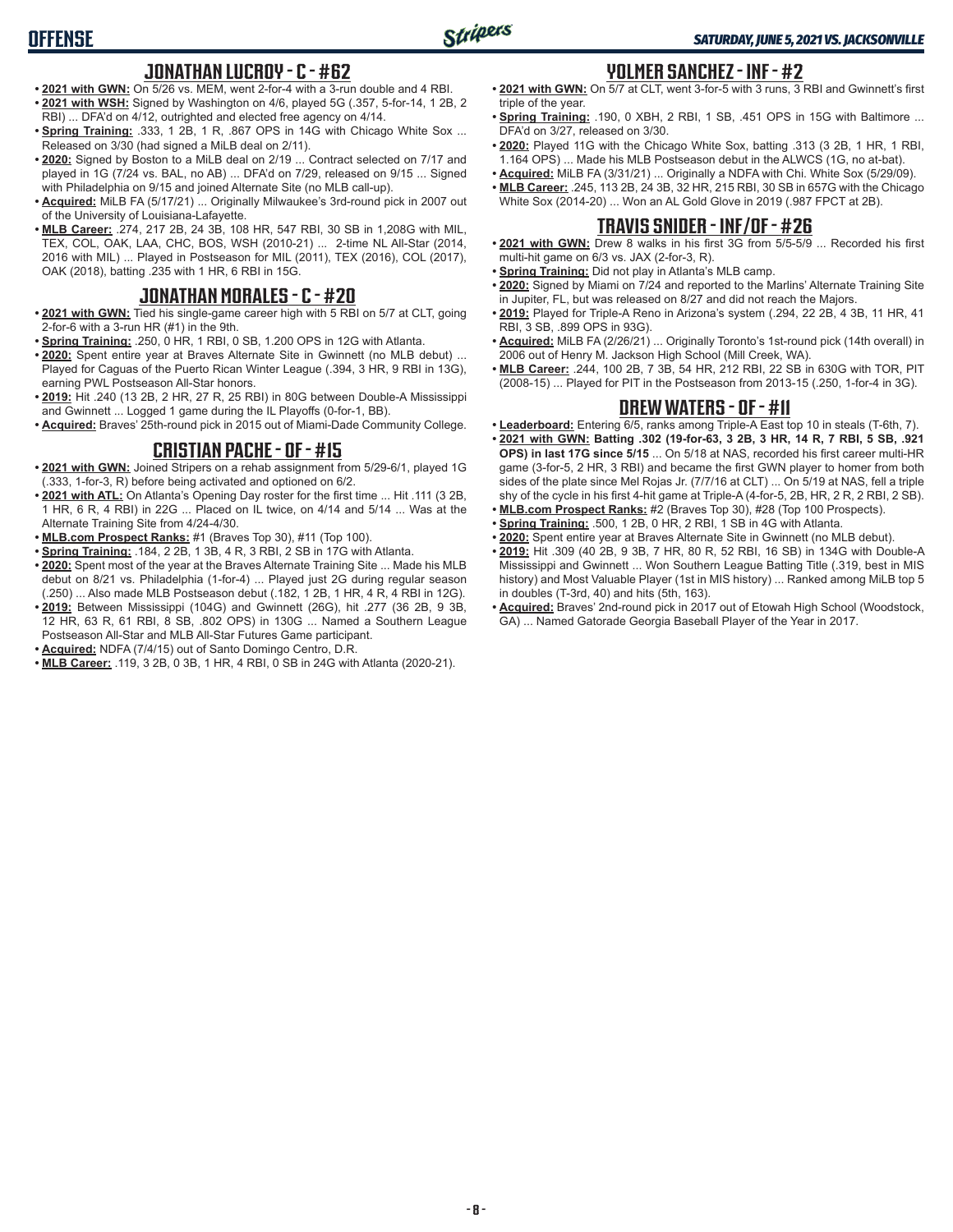# **SEASON SUMMARY**



**HITTING (GAME):**

### **TEAM HIGHS & LOWS**

| <b>OFFENSE:</b>                                                          |  |
|--------------------------------------------------------------------------|--|
|                                                                          |  |
|                                                                          |  |
|                                                                          |  |
|                                                                          |  |
|                                                                          |  |
|                                                                          |  |
|                                                                          |  |
|                                                                          |  |
|                                                                          |  |
|                                                                          |  |
|                                                                          |  |
|                                                                          |  |
|                                                                          |  |
|                                                                          |  |
|                                                                          |  |
|                                                                          |  |
| <b>PITCHING:</b>                                                         |  |
|                                                                          |  |
|                                                                          |  |
| Most Runs Allowed, Inning 4 (6x, last: 2nd Inning, 6/4 vs. Jacksonville) |  |
|                                                                          |  |
|                                                                          |  |
|                                                                          |  |
|                                                                          |  |
| Most Home Runs Allowed, Game 3 (2x, last: 5/29 vs. Memphis)              |  |

Most Hit Batsmen, Game ..........................................................2 (5/19 at Nashville) Most Wild Pitches, Game ............................................ 3 (3x, last: 5/21 at Nashville)

Most Double Plays Turned, Game .............................3 (2x, last: 5/29 vs. Memphis) Most Triple Plays Turned, Game ...................................................................... None Most Errors, Game ..................................................................3 (5/15 vs. Louisville) Most Stolen Bases Allowed, Game ............................. 2 (2x, last: 5/21 at Nashville) Most Caught Stealing, Game ..................................1 (6x, last: 6/3 vs. Jacksonville)

#### **INDIVIDUAL HIGHS & LOWS**

| <u>IIII IIIN UAMLI.</u> |  |
|-------------------------|--|
|                         |  |
|                         |  |
|                         |  |
|                         |  |
|                         |  |
|                         |  |
|                         |  |
|                         |  |
|                         |  |
|                         |  |
|                         |  |
|                         |  |
|                         |  |
|                         |  |
|                         |  |
| <b>PITCHING (GAME):</b> |  |
|                         |  |
|                         |  |
|                         |  |
|                         |  |
|                         |  |
|                         |  |
|                         |  |
|                         |  |
|                         |  |
|                         |  |
|                         |  |
|                         |  |

#### **DEFENSE (GAME):**

Low-Run 9.0 IP CG ..........................................................................................None

#### **STREAKS**

|  |  | OFFENSIVE (LONGEST IN 2021 ONLY): |
|--|--|-----------------------------------|
|--|--|-----------------------------------|

#### **PITCHING (LONGEST IN 2021 ONLY):**

### **LAST TIME IT HAPPENED (GWINNETT REGULAR-SEASON HISTORY)**

#### **TEAM OFFENSE:**

| <u>ILAM VI I LIVUL.</u> |  |
|-------------------------|--|
|                         |  |
|                         |  |
|                         |  |
|                         |  |
|                         |  |
|                         |  |
|                         |  |
|                         |  |
|                         |  |
|                         |  |
|                         |  |
|                         |  |
|                         |  |
|                         |  |
| <b>TEAM PITCHING:</b>   |  |
|                         |  |
|                         |  |
|                         |  |
|                         |  |
|                         |  |
|                         |  |
|                         |  |
|                         |  |
|                         |  |
|                         |  |
| <b>TEAM DEFENSE:</b>    |  |
|                         |  |
|                         |  |

### **TEAM MISCELLANEOUS:**

**TEAM MISCELLANEOUS** Largest Margin of Victory........................................ 18 Runs (5/7 at Charlotte, 19-1) Largest Margin of Defeat........................ 5 Runs (2x, last: 6/4 vs. Jacksonville, 0-5) Largest Comeback Win .....................................4 Runs (5/4 at Charlotte, 3-7, 10-9) Largest Blown Lead (Loss) ................................3 Runs (5/18 at Nashville, 3-0, 8-9) Longest Game, Innings .............................................................12 (5/4 at Charlotte) Longest Game, Time ..............................................................4:26 (5/4 at Charlotte) Longest 9.0-Inning Game, Time .............................................3:26 (5/5 at Charlotte) Shortest 9.0-Inning Game, Time ..........................................2:09 (5/22 at Nashville) Largest Home Attendance ................................................ 3,969 (5/29 vs. Memphis) Largest Road Attendance .................................................10,716 (5/22 at Nashville)

**DEFENSE:**

Longest Total Delay............................................................ 0:40 (5/28 vs. Memphis) Long Multi-Game Scoring Drought .........................................18 Innings (5/22-5/25) Long Multi-Game Scoreless Streak .......................... 15 Innings (2x, last: 5/23-5/25)

#### **INDIVIDUAL OFFENSE:** Hit for the Cycle ............................................................................................... Never 5-Hit Game ....................................................Sean Kazmar Jr. (8/28/19 vs. Norfolk)

| Sean Kazmar Jr. (8/28/19 vs. Norfolk)                                      |
|----------------------------------------------------------------------------|
|                                                                            |
|                                                                            |
|                                                                            |
|                                                                            |
|                                                                            |
| Homers, Both Sides of Plate  Drew Waters (5/18/21 at Nashville)            |
|                                                                            |
|                                                                            |
| Back-to-Back-to-Back Homers  Arcia/Camargo/Demeritte (5/8/21 at Charlotte) |
|                                                                            |
|                                                                            |
|                                                                            |
|                                                                            |
|                                                                            |
|                                                                            |
|                                                                            |
|                                                                            |
|                                                                            |
|                                                                            |

#### **INDIVIDUAL PITCHING:**

| 9.0-Inning No-Hitter (Solo)Todd Redmond (5/28/10 at Louisville)                |
|--------------------------------------------------------------------------------|
| 9.0-Inning No-Hitter (Comb.) Wooten/Marksberry/Ramirez (6/30/16 at Louisville) |
|                                                                                |
|                                                                                |
| 21 Consecutive Saves Converted Jairo Asencio (9/6/09-8/8/11)                   |
| 25.0-Inning Scoreless Streak Stephen Marek, 25.1 IP (6/6/10-8/2/10)            |